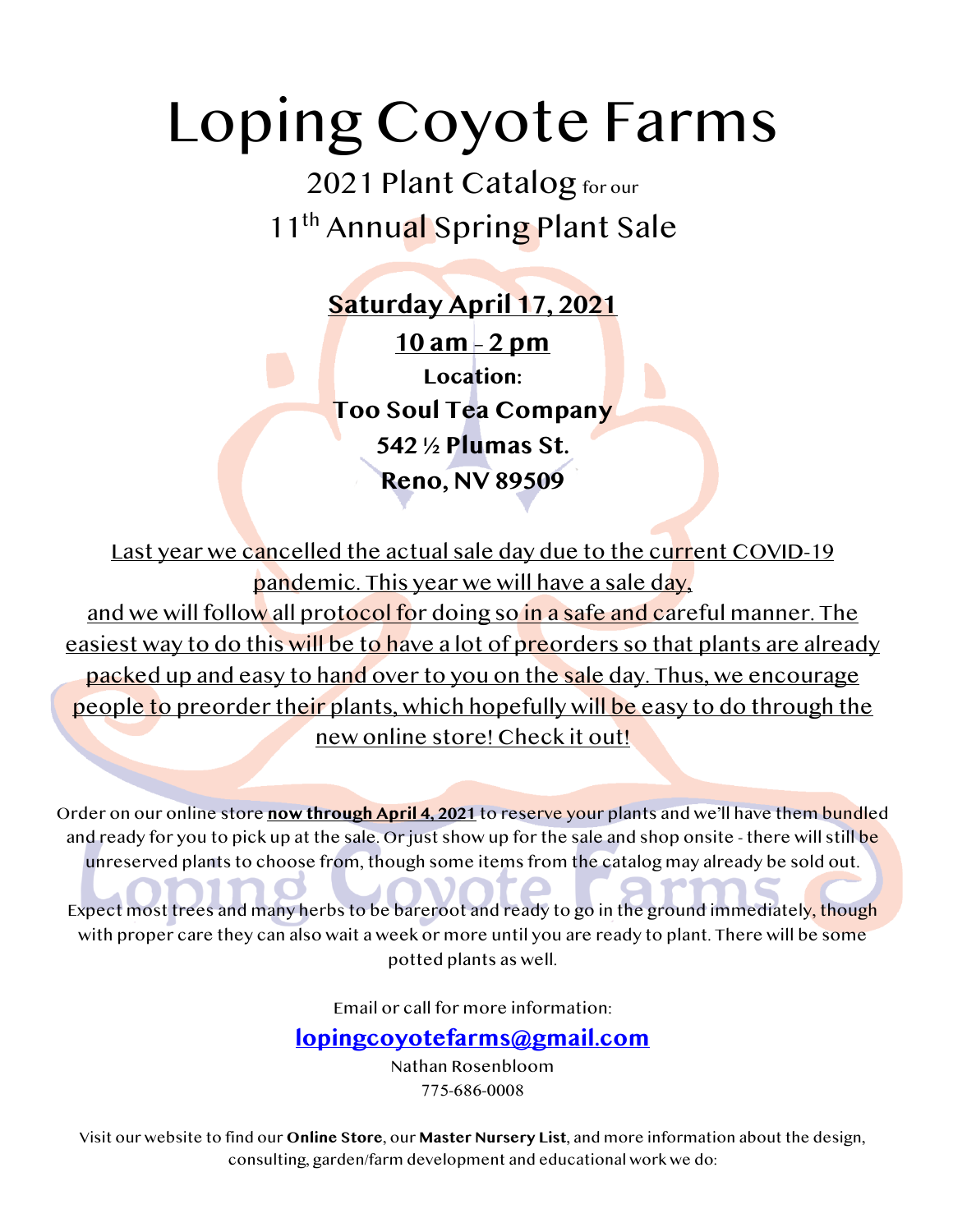# Legend & Key



Rated as one of the most flavorful sweet cherries, Black Tartarian bears great crops of very dark red, juicy, sweet fruit. A Black Tartarian tree that was planted in Eugene, Oregon in 1860 is still alive and thriving. It may be the oldest and largest Sweet Cherry tree in the US and has been honored as a Heritage Tree.

| <b>Type</b> | Bareroot (by height) | Caliper Bareroot <sup>1</sup> | Potted <sup>2</sup> |
|-------------|----------------------|-------------------------------|---------------------|
| <b>Size</b> | $6-12"$ (tall)       | 3/8"                          | 1 gal = #1          |
|             | $18 - 24"$           | $\frac{1}{2}$                 | $4"$ (square)       |
|             | $1-2$ <sup>'</sup>   | 5/8"                          | $3x5$ (inches)      |
|             | $2 - 3'$             | 3/4"                          |                     |
|             | Etc.                 |                               |                     |
|             | Root <sup>3</sup>    |                               |                     |

1 Trunk Diameter Size; Bareroot; Generally 3-4' tall

<sup>2</sup>We prefer Anderson Bands and d-pots from Stuewe and Sons (<u>https://www.stuewe.com/</u> ) to encourage deep rooting

 $^3$ Bareroot without top growth including: roots, tubers, rhizomes and herbacious root division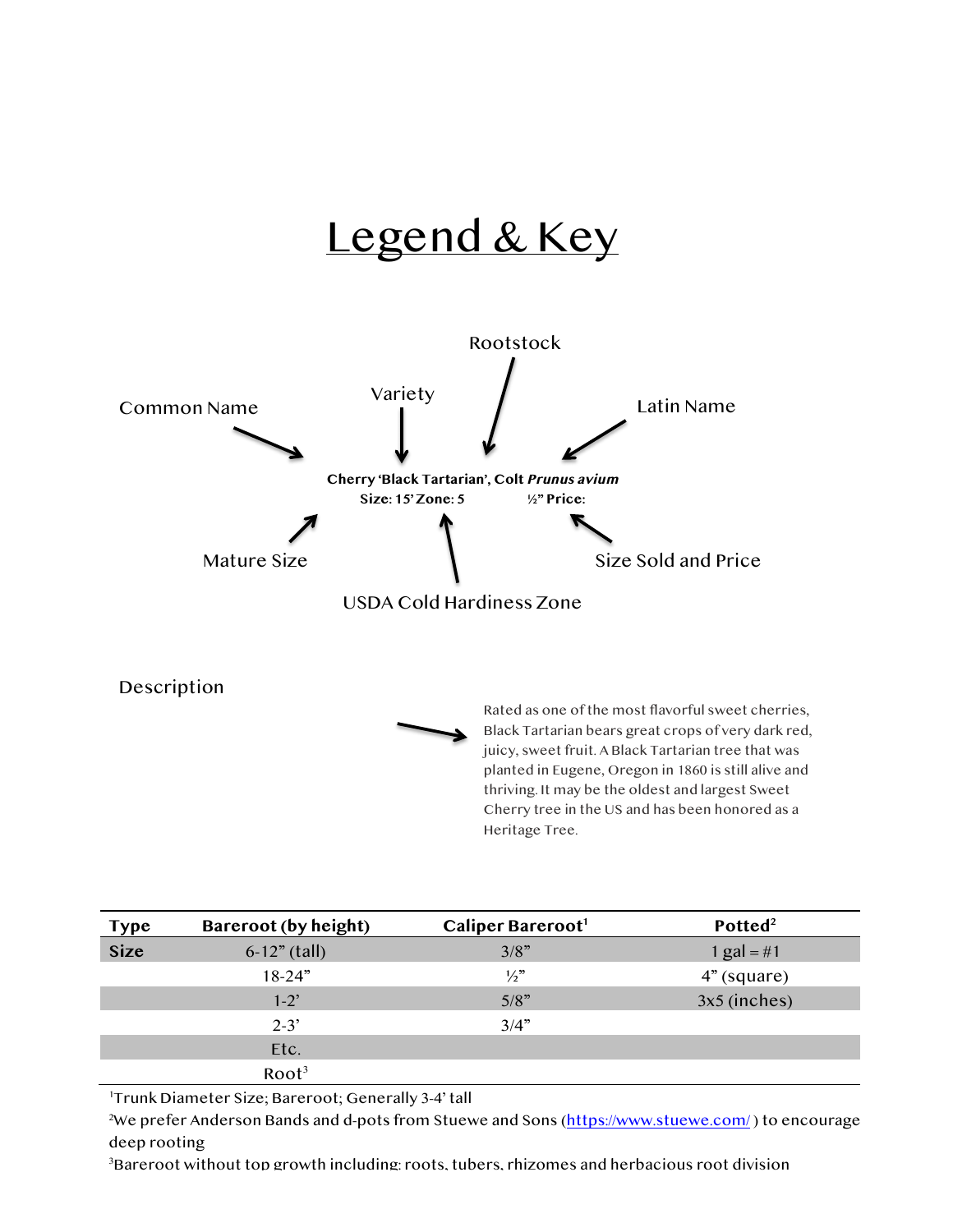# **Forest Garden**



A forest garden mimics the structure, function and diversity of native ecosystems. At Loping Coyote Farms Nursery we select plants to help you build forest gardens and other productive ecosystems. We offer plants to fill all the structural and functional plant roles needed for such a system. That means we offer plants that can fill all seven layers of a forest garden, which are:

> 1) Root crops 2) Groundcover 3) Herbaceous understory 4) Shrubs 5) Small Trees 6) Overstory trees 7) Vines

Some of the ecological functions we prefer to include while establishing our production systems are:

- 1) Production: Food, Firewood, Timber, Medicine, Fodder
- 2) Fertility Support: Nitrogen Fixers, Dynamic Accumulators, Mulch-Biomass-Fast Carbon Pathways
	- 3) General Support: Nurse Plants, Groundcovers, Succulents
		- 4) Insectary: Pollinators and Predators
	- 5) Rooting Diversity: Spike Roots, Fibrous Roots, Clumpers, Runners
	- 6) Four Season Solar Panels: Evergreens, Warm Season, Cool Season
		- 7) Wildlife/Habitat: Natives, Small Fruits and Seeds, Shelter

Contact us for consulting/design/contracting services if you would like help designing, installing, and maintaining your forest garden, native landscape, edible landscape, pollinator garden, backyard farm, or broadacre farm/ranch.

Find us online at our website: **lopingcoyotefarms.com**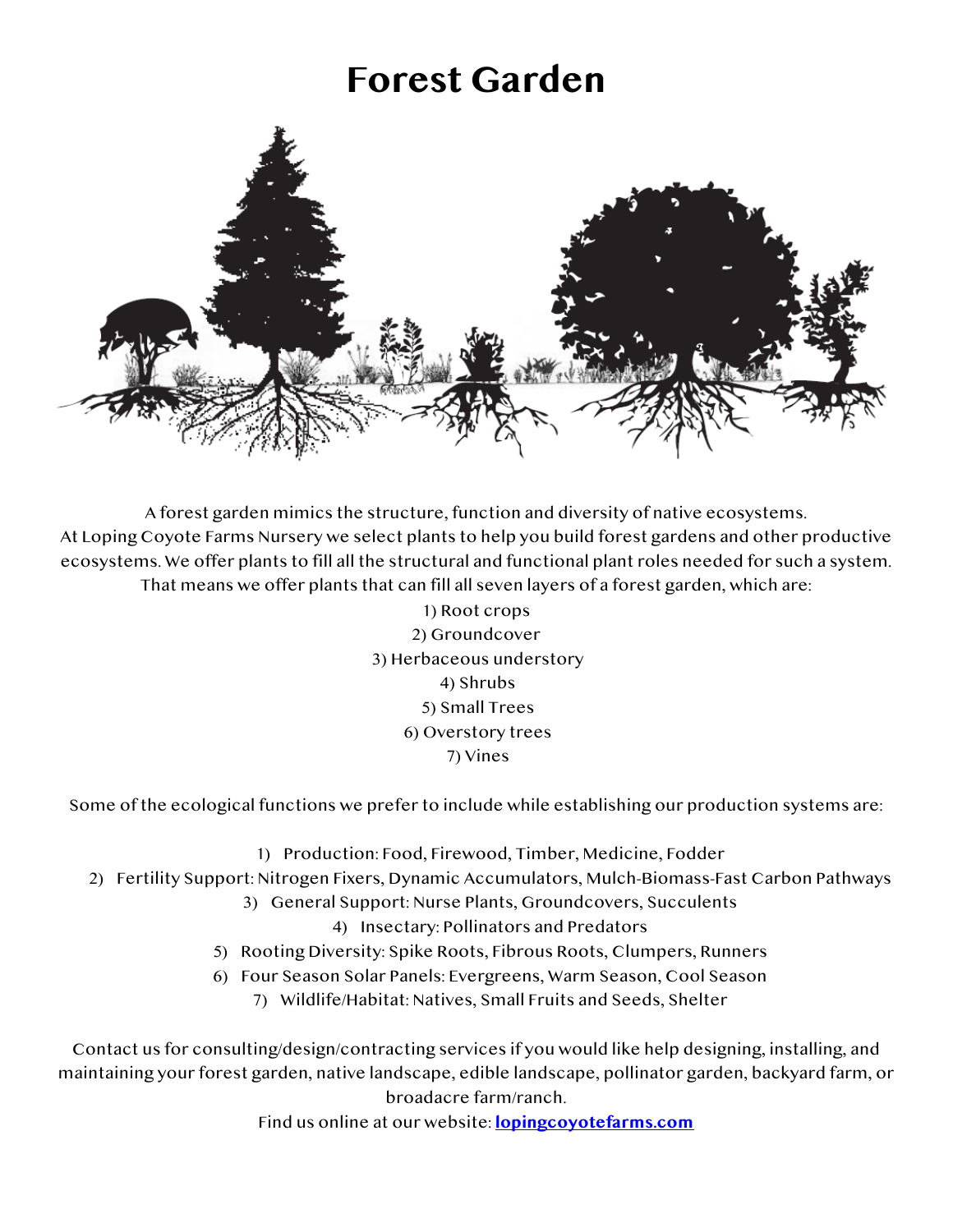# **Berries**

### **Autumn Olive 'Ruby', Eleagnus umbellata**

**Size:10-12' Zone: 4 3-4' Price: \$24** This is one of our favorite multi-use small trees. Autumn Olive is a hardy, easy-to-grow nitrogen-fixing plant (one of the few N-fixers that we can grow here that isn't covered in thorns! Though the branches themselves are sharp enough to make up for it). It's a wide spreading shrub/small tree with silvery foliage, lots of fragrant yellow flowers, and small berries for eating fresh or for preserves. It's a beautiful ornamental, and also provides wildlife food and habitat, not to mention great berry grazing for yourself in the fall. In our opinion, the varietals are significantly better tasting than the standard landscape-grade seedlings. Ruby is prized for its heavy crops of very large, brilliant red berries, which ripen in September. The flowers and fruit are complemented by the narrow, dark green foliage, which is silvery underneath. The fruit is very tasty, both eaten fresh and made into juice. The fruits are sweet and astringent and soft seeded. They are a colorful addition to fall fruit salads or green garden salads. Autumn Olive is not bothered by pests or diseases and is self-fertile. Produces 2nd year after planting.

# **Blackberry, Thornless 'Chester'**

**Size: 6' Zone: 6 1-2' Price: \$15**

Blackberry vines and bushes grow wild on every continent except Australia and Antarctica. They are widely adaptable and their growing range extends into extremely cold territories. These modern thornless varieties, however, are not nearly as cold hardy as some wild species. Luther Burbank did a lot of the work developing the thornless blackberries, as he wrote in his book, Fruit Improvement, in 1921. These thornless creations were at first inferior in taste and quality to the thorny species; however, modern hybridizers of thornless blackberry plants have come a long way and these varieties are pretty darn good now – and truly thornless. Besides being delicious, blackberries are rich in anti-oxidants and vitamins along with being a good source of potassium, phosphorus, iron, and calcium. Considered one of the more winter hardy and productive thornless varieties, Chester blackberry produces large, high-quality fruit that ripens in August. Fruit has good flavor when fully ripe, and does not soften or lose its shiny black color in hot weather. Chester plants are vigorous and show resistance to cane blight. If given a little extra water than most of the garden, Chester has been a prolific fruiter of big delicious berries here in Reno.

#### **Currants**

The English word 'currant' has been used for this fruit only since 1550, taken from the fruit's resemblance to the dried currants of Greece, which are raisins made from a small seedless grape. The much older English name ribes is of ancient Indo-European origin and is common to other languages. Currants like morning sun, afternoon part-shade and buoyant air circulation. They can be grown in the high shade of fruit trees as well as on the north side of buildings. With their fibrous, shallow roots, currants are ideal for drip irrigation. Keep the plants well watered until the fruit is harvested. At this point they stop active growth and the watering frequency can be reduced. Plants stressed for water are susceptible to mildew. Currants are not finicky about soil but, in keeping with their proclivity for cold, prefer heavier soils richer in clay. A thick mulch of some organic material also keeps the soil cool in summer while adding humus to the soil. Fully set strigs will be a pendulous chain of small berries. Black currants commonly ripen from the top down, encouraging birds to strip berries as they color. Modern red currant varieties have been selected for their ability to ripen all the berries on a strig at once. Berries of red, white and pink currants are translucent; black currants are matte brownpurple. White currants are an albino form of the red currant. They are more versatile but less colorful than the red. Both are fine for all culinary uses, but whites are of lower acidity, thus also suitable for fresh eating. The best sorts are nearly transparent. Black Currants have a characteristic aroma, highly esteemed by northern Europeans. Leaves also release the scent when rubbed. Fruits of the black currant are astringent, suitable only for culinary uses, not really for fresh eating. Black currant is native to northern Europe and north and central Asia. The first historical reference to this fruit was in the 17th century, when it became known more as a medicinal fruit than one useful for culinary purposes. It was discovered to have a soothing effect on sore throats, which is now attributed to its high vitamin C content. Black currant may be the most nutritious fruit of all. While most superfruits are high in specific nutrients, black currant is exceptional in the full range of nutritional components. Data from the USDA shows that volume-for-volume in terms of minerals, compared to blueberry it has nine times the calcium, five times the iron, four times the magnesium, nearly five times the phosphorous and four times the potassium; in terms of vitamins, it has 18 times the vitamin C and four times as much vitamin A. Black currant also has more than twice the anthocyanin content (third only to elderberry and aronia) and twice the flavonoids of blueberry. A study at the University of Glasglow in 2010 found that black currants had a higher antioxidant capacity and anthocyanin content than blueberries, raspberries, cranberries and red currants.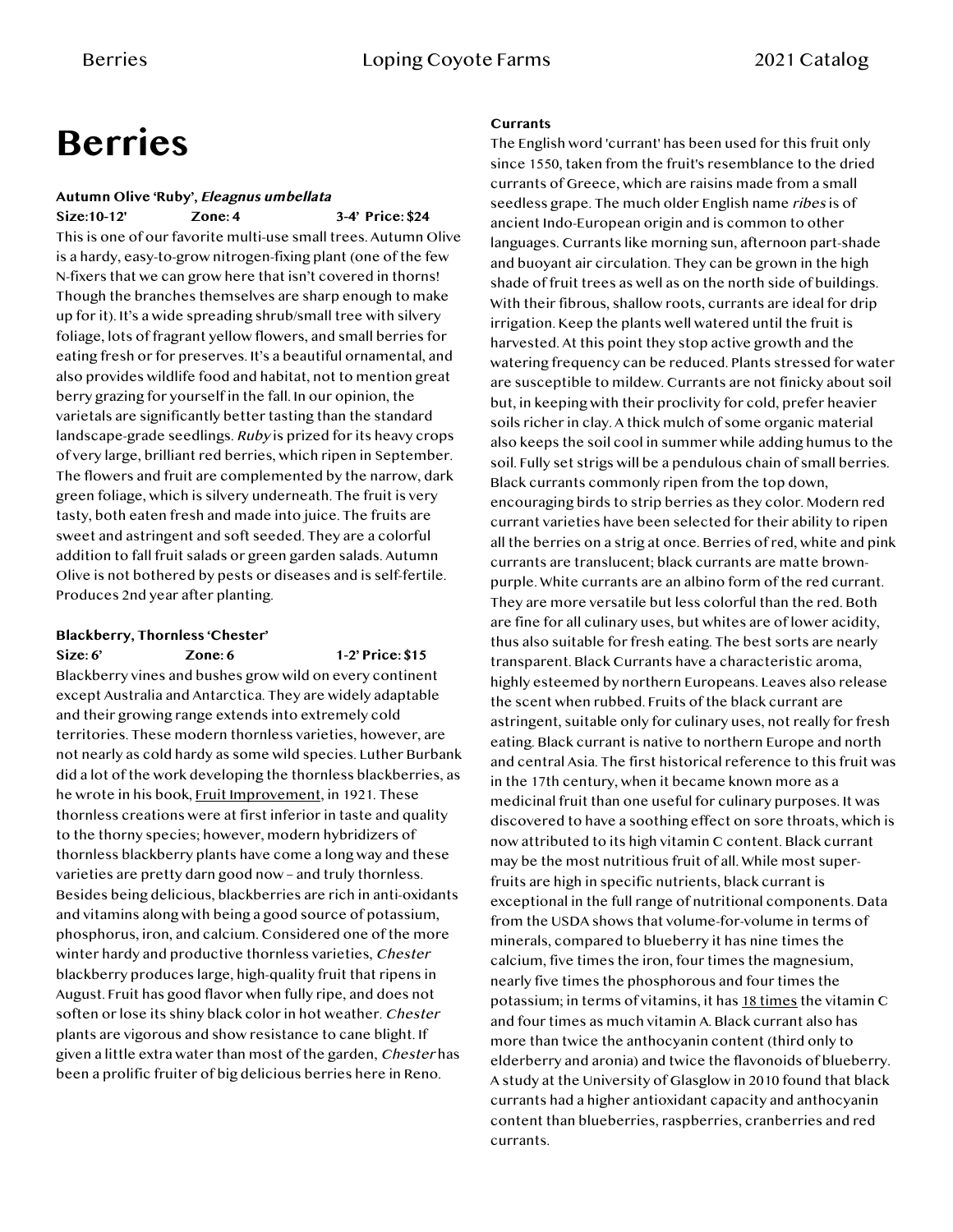#### **Currant, Black** '**Titania' Ribes nigrum**

**Size: 6' Zone: 3 1-2' Price: \$10**

Titania is very mildew and rust resistant. The plant is vigorous, reaching heights of 6 feet. It matures quickly and yields heavily. Fruit is large with a mild (for a black currant) flavor. Titania is a good all-around cultivar. In mixed variety trials, it has shown the best blend of quality, flavor, sweetness and disease resistance. It seems to have as much resistance to spring frosts as any cultivar.

#### **Gooseberries**

Gooseberries are small to medium, round to oval berries that grow thickly on medium to large-sized thorny bushes. They have grown very well and have been among the most consistent fruits for us over the last 8 years in the Reno area, thus earning a spot as one of our favorite choices for local fruit production. They grow in the wild all over the temperate climates of Europe, North America, and Siberia, including right here in the Sierras. Botanically, they are a close relative of currants, and belong to the same family of Grossulariaceae, and the same genus, Ribes. Rich in antioxidant polyphenolics and vitamins, these berries come in different colors, flavors, and shapes. There are hundreds of varieties of gooseberries, which can range in color from yellow to red to pink to green to purple. Fresh gooseberries (and currants) begin to appear in European markets by June or July, but you're gonna have to grow them yourself around here (or go foraging in the mountains). Gooseberries have been consumed for centuries right off the vine or made into pies, jam or other desserts. Like most fruit, gooseberries are a good source of vitamin C. Another of the more notable benefits of gooseberries is their impressive fiber content. Gooseberries also contain a high concentration of vitamin A, and they also supply calcium, phosphorus, vitamin E, iron and magnesium.

### **Gooseberry** '**Amish Red' Ribes hirtellum**

**Size: 3' Zone: 3 1-2' Price: \$10** A new large-fruited and flavorful variety with excellent disease resistance. The berries of this American variety are red and medium sized. The large bush is very productive and not susceptible to mildew. It has done notably great for us here in Reno.

#### **Gooseberry 'Poorman' Ribes uva-crispa**

**Size: 3' Zone: 3 1-2' Price: \$10** Poorman gooseberry has berries sweeter than most gooseberries, green but turning pink when ripe. The fruit is large and highly flavored. It is dessert quality and can be eaten fresh, though it can also be used for pies and jams. It is a compact, mounding shrub and an old American variety that originated in Utah, the result of an American x European type cross (introduced in 1888).

#### **Gooseberry 'Orus-8' Ribes (goose x currant)**

**Size: 4' Zone: 3 1-2' Price: \$10** Like the Jostaberry, this is a cross of a black currant and gooseberry. It's a wonderful cross from the Germplasm Repository for the genus Ribes at Corvallis, Oregon. The bush is very mildew and aphid resistant. It is a vigorous upright grower with leaves like a gooseberry, and some thorns. The fruit is round, medium size with a dark purple color and very good flavor. It can be eaten fresh or used to make jelly or wine.

#### **Goumi 'Tillamook' Eleagnus multiflora**

**Size: 6-8' Zone: 4 1-2' Price: \$19** Native to the Russian Far East, China and Japan, Goumi is a very popular fruit in those regions and is now widely planted in many European and American gardens. Goumi forms a medium size shrub with attractive, silvery green foliage. Its white flowers bloom in mid-spring and are very fragrant and loved by bees. The juicy, scarlet-red fruit is speckled with silver and ripens in July. Aromatic with a flavor reminiscent of pie cherries, it is very good eaten fresh and also makes tasty preserves. As with other species in the genus Eleagnus, goumi plants are actinorhizal, growing in symbiosis with the actinobacterium Frankia in the soil. These bacteria fix atmospheric nitrogen, making it available in usable form for the host plant, and indirectly for other nearby plants. This feature allows the plant to grow in poorer soils than it could otherwise, and also makes it a great support species for other nearby species. Goumi likes full to half day sun, well drained soil and usually begins bearing the 2nd year after planting. It is pest and disease resistant, and partially selffertile. Tillamook goumi is a wonderful variety that produces larger than average fruit.

#### **Hawthorn, Black Crataegus douglasii Size: 10-20' Zone: 5 1-2' Price: \$12**

This species is a handsome ornamental with showy white flowers, glossy foliage, and odd, shiny black fruits. It is named for its "discoverer," David Douglas (1798-1834), the Scottish botanical explorer. Cattle and sheep, goats and deer browse the foliage; pheasants, partridges, quail, and many songbirds consume the berries. It is the most widespread western member of its genus. Black hawthorn is a thorny, muchbranched shrub or small tree with a compact, rounded crown of stout, spreading branches. It often forms thickets. Twigs are reddish and bear thick, oval, toothed leaves. The fruits are edible and both the fruits and the flowers are commonly used as powerful medicines in tinctures and teas for strengthening the heart and circulating blood, among myriad other uses. The tree also provides excellent shelter for wildlife, and is an excellent plant for stabilizing soils and for stream bank erosion control.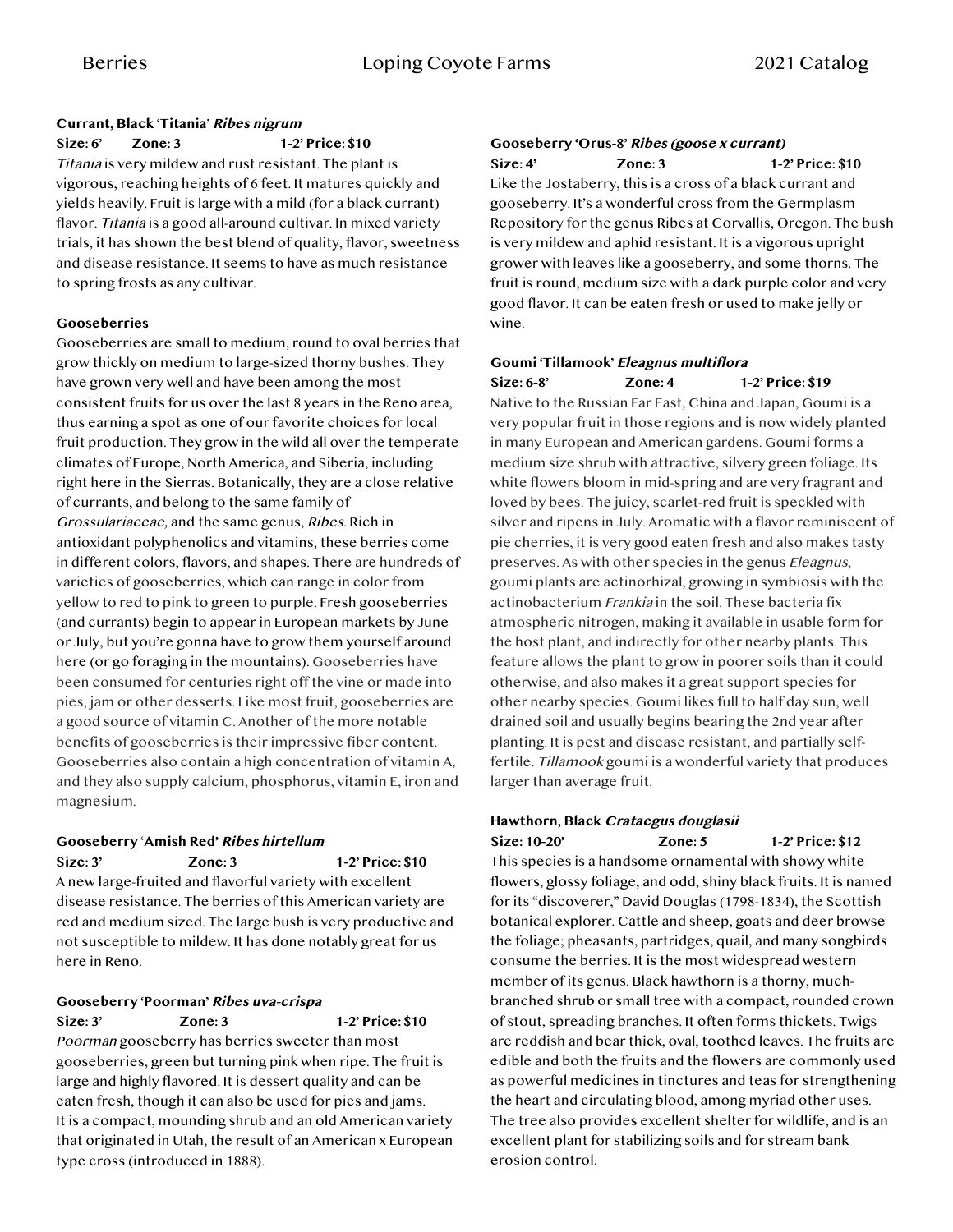#### **Raspberry, Black 'Jewell' Summer Rubus occidentalis**

**Size: 5' Zone: 5 1-2' Price: \$14** This raspberry plant is vigorous, erect, consistently productive, resistant to anthracnose and widely adapted. The fruit ripens early and the ripening season is concentrated. The berries are large, with glossy skin, coherent, firm, of superior quality and excellent flavor.

#### **Raspberry, Gold 'Fall Gold' Everbearing Rubus idaeus Size: 4-6' Zone: 5 1-2' Price: \$10**

This outstanding, everbearing variety features very sweet and flavorful, large, golden-yellow berries, great for fresh eating, preserves and freezing. For us this has been our best producer in Reno and too delicious to preserve.

#### **Raspberry, Red 'Caroline' Everbearing Rubus idaeus Size: 5' Zone: 4 1-2' Price: \$10**

These vigorous canes produce huge crops of large, firm raspberries with excellent flavor. The first crop ripens in June. The second crop ripens in September through to frost (as with all everbearing varieties). Caroline is more disease resistant and with larger, earlier fruits than most everbearers, and sweeter fruits than most red raspberries. Caroline is more resistant to root rots than most raspberries, making it suitable for a wider range of soil types, including heavier soils. It has long berries with a tangy, unique and robust flavor. It is widely adapted, as far north as Wisconsin, yet also grown in the South due to its heat tolerance. Caroline claims to have the highest levels of antioxidents and other nutrients of any raspberry variety.

#### **Raspberry, Red 'Encore' Summer Rubus idaeus Size: 4-5' Zone: 5 1-2' Price: \$10**

Encore was released in 1980 by Cornell University. It is a very late ripening, floricane fruiting red raspberry. It has a fruiting season of about 3-4 weeks. This is the latest ripening, most winter hardy floricane (summer-bearing) producer available at this time, and a very reliable producer. Berry shape is large and slightly conic. Flavor is sweet with great raspberry aroma and flavor (it even tastes good when slightly under-ripe). Suckering is strong and Encore will fill the row out well, being a vigorous grower.

# **Raspberry, Red 'Prelude' Everbearing Rubus spp.**

**Size: 5' Zone: 3 1-2' Price: \$10** This sturdy, erect variety was recently released by the N.Y. State Experiment Station, Geneva, N.Y., and is a licensed variety of Cornell University. Prelude is identified as the earliest ripening summer red raspberry. Although Prelude is also fall-bearing, it produces the biggest portion of its crop in the spring. The canes are very winter hardy and vigorous. The

berries are round-conic, have cohesive drupelets, and excellent flavor. It is resistant to phytophthora.

### **Strawberry, June-bearing 'Allstar' Fragaria sp.**

**Size: 6" Zone: 4 Bundle Price: \$10 for 10** Allstar has become a major variety during the late mid-season time. The glossy, huge fruit, which holds its size very well, is exceptionally sweet and an excellent u-pick or home garden choice. Its orange/red color and delicate skin lessens its shipping potential. Allstar's vigor and disease resistance makes it suitable to almost any growing region and soil condition.

#### **Strawberry, June-bearing 'Earliglow' Fragaria sp. Size: 6" Zone: 3 Bundle Price: \$10 for 10**

Earliglow is popular with home gardeners for its amazing flavor. This variety produces firm glossy, medium-sized berries with a fantastic sweet flavor. As the season fades, berries will become smaller but taste will never be compromised. The fruits are excellent for fresh eating, processing, and the freezer. Plants are extremely resistant to red stele, root rot and verticillium wilt. This is an early season June-bearer.

# **Strawberry, Day Neutral 'Monterey' Fragaria sp.**

**Size: 6" Zone: 3 Bundle Price: \$10 for 10** Monterey is a moderate producer cultivated from the Albion variety. Monterey will produce a slightly larger, yet softer fruit than Albion, with excellent flavor. It is a vigorous variety that does well in organic applications. Monterey has outstanding flavor with a distinct sweet aftertaste that is unique among California cultivars. Monterey has a good disease-resistant profile, although it is susceptible to powdery mildew. Monterey strawberries are self-pollinating and have a good heat tolerance, making them an excellent day neutral choice for our high desert. Unlike the traditional June-bearing varieties, everbearing or day neutral strawberry varieties like Monterey will produce a constant crop throughout the summer and into the fall, provided temperatures stay within their productive range (35 degrees to 85 degrees F. is the idea) Thus, we still get some full-season strawberry production in the high desert but not nearly like what a gardener on the coast would expect from a day neutral variety. Some day neutral strawberries are nice to have around, though I personally prefer the bigger, more usable harvest of the June-bearing varieties for the majority of my strawberry patch  $\circledcirc$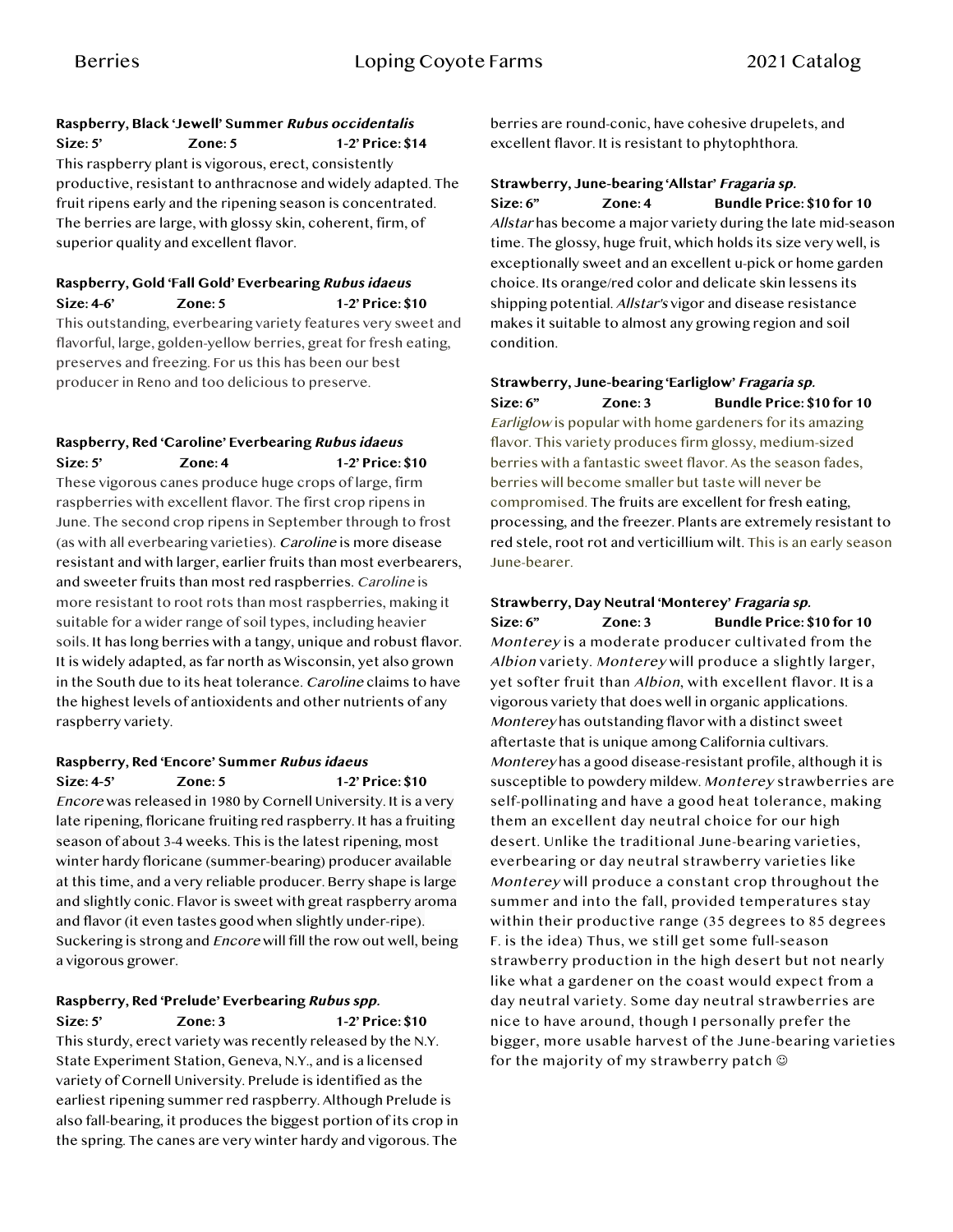# **Fruit and Nut Trees**

**Apple 'Arkansas Black', G-11 Dwarf, Malus sp. G-890 Semi-Dwarf Size: 8-15' Zone: 4 4x10 or 5x12 whip Price: \$18** The apple looks like something out of a fairy tale, with a dark red color that is almost black. It's an excellent dessert apple, with a sweet and tart taste and firm texture. But here's the thing about the Arkansas Black apple: you can't eat it right off the tree. Right after picking, it's hard and sour-tasting. But if you let it sit in cold storage (i.e. your refrigerator), it ripens into something amazing. The thick skin of the deep red apple helps preserve it during storage. It needs to sit for at least a couple of months, but the apples will keep for at least three or four months. This apple possibly came from a settler named John Crawford in Arkansas, in the 1840s, and was certainly widely grown in Arkansas and Missouri later that century. It is thought to be a seedling of Winesap. During the 1800s, many Arkansas families had kitchen orchards with apple trees on their land. By the end of the 19th century, though, two of the largest apple-producing counties in the United States were Benton and Washington counties in Arkansas. In 1900, Benton County was home to around 40,000 acres of commercial apple production, and 15-20 percent of those apples were the Arkansas Black. A moth infestation and bacterial blight, along with the climate and economic pressures of the Great Depression, virtually killed commercial production of the Arkansas Black. Today, there are fewer than 150 apple growers in the state, primarily with small orchards that sell to farmers markets and farm stands, and the Arkansas Black makes up less than five percent of the apples grown in the state.

#### **Apple 'Black Oxford', G-11 Dwarf, Malus sp.**

**Size: 8-10' Zone: 4 4x10 whip Price: \$18** Black Oxford is Maine's most famous apple. In his book, The Apples of Maine, George Stilphen writes: "Black Oxford was found as a seedling by Nathaniel Haskell on the farm of one Valentine, a nailmaker and farmer of Paris in Oxford County, Maine, about 1790 and the original tree was still standing in 1907, the farm being then owned by John Swett." The medium-sized, round, deep purple fruit has a blackish bloom; from a distance might make you think you'd discovered a huge plum. Because of its unusual light pink flowers in spring, you could plant it as an ornamental. Black Oxford is an allpurpose variety, recommended for everything: fresh eating, pies and cider. Leave the skins on for a delightful pink sauce

(the skins will dissolve). Best eating from late December to March, it keeps all winter into spring.

#### **Apple 'Esopus Spitzenberg', G-11 Dwarf, Malus sp. Size: 8-10' Zone: 4 4x10 whip Price: \$18**

An attractive, bright red fruit with crisp, aromatic flesh and rich sweet-tart flavor, Esopus Spitzenberg is reputed to have been Thomas Jefferson's favorite apple. Great eaten fresh and in baked goods, Esopus Spitzenberg also makes tasty cider. In proper conditions, the fruit stores well until spring. Esopus Spitzenburg apples are also known simply as Spitzenburg. The Esopus comes from the name of the settlement of Esopus, New York, where the first apple of the variety was found. The apple quickly became popluar along the eastern United States in the 18th century. Despite their initial popularity, Spitzenburg apple trees were susceptible to many diseases, matured late in the season, and were slowgrowing, leading growers to eventually phase out the variety in favor of hardier cultivars. Spitzenburg apples drastically declined in cultivation, almost disappearing entirely, but today the variety is slowly remerging as a favored heirloom cultivar grown in specialty orchards and in home gardens.

**Apple 'Grimes Golden', G-890 Semi-Dwarf, Malus sp. Size: 8-10' Zone: 4 4x10 whip Price: \$18** Grimes Golden is considered one of the finest American apples. It was a seedling found by Thomas Grimes in Brooke County, West Virginia, in 1804. It is most likely the parent of Golden Delicious. The fruit are juicy and smooth with a sweet flavor with nuances of spice. The apples are small to medium and slightly oblong to round in size. The skin is smooth, matte, and is a deep yellow-green speckled with faint white lenticels, or spots, and light ribbing. The fine-grained flesh is creamy white, crisp, and tender. It's a productive tree that bears annually and the fruit keeps until January. It's moderately resistent to fireblight and cedar apple rust. This is a self-fertile apple variety, and also makes a great pollinator for other varieties.

#### **Apple 'Jonathan', G-11 Dwarf, Malus sp.**

**Size: 8-10' Zone: 4 5x12 whip Price: \$18** The Jonathan apple is medium sized and covered in a thin red skin, blushed with yellow to green undertones. Fruit from trees that have limited sun exposure during the ripening process will often have vertical red striping and subtle lenticels (spots) on the skin. Trees that are exposed to more sun will take on a deeper red to purple hue. The fine textured flesh of the Jonathan apple is creamy yellow in color with a crisp bite and lots of juice. Its flavor is mildly sweet with a tart tang and subtle hints of spice. Jonathan is believed to be a relative of the Esopus Spitzenburg apple. Jonathan is a classic American heirloom, and has been parent to many varieties throughout the years.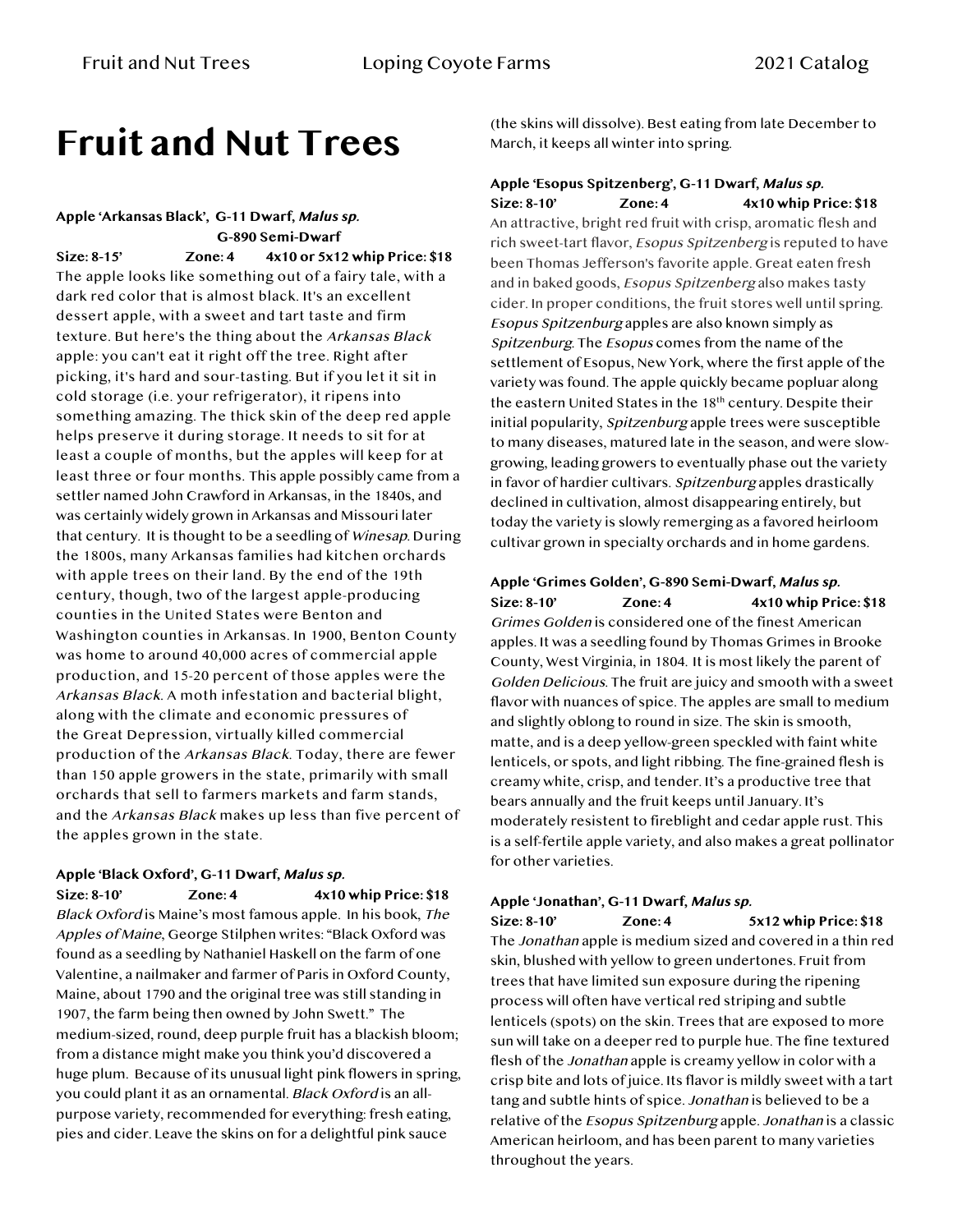#### **Apple 'Mutsu', P-18 Standard, Malus sp.**

**Size: 20-30' Zone: 4 4x10 whip Price: \$18** Mutsu is an excellent dessert, salad, and cider apple. It has a sweet, light flavor when cooked, and it holds its shape well. Mutsu fruit can grow quite large (a pie may require as few as three apples). Its skin is yellow with a slight orange blush, and the flesh is white to pale yellow. Mutsu has its origins in Japan, where it is a major variety. Mutsu was developed in 1930, from a Golden Delicious crossed with Indo, a Japanese seedling, and it was introduced in the United States in 1948. Mutsu is sometimes also called Crispin. The fruit is best eaten fresh off the tree, but also can keep well without shriveling in proper storage.

#### **Apple 'Smokehouse', G-11 Dwarf, Malus sp. G-890 Semi-Dwarf P-18 Standard**

**Size: 8-25' Zone: 4 4x10 or 5x12 whip Price: \$18** Smokehouse apple tree is a seedling of the old American variety, Vandevere. The Smokehouse apple tree originated in Lampeter Township, PA in the 1830's adjacent to Mr. William Gibbons' smokehouse. Smokehouse apple is tender, but firm, exceedingly juicy, with yellow tinged flesh. The Smokehouse apple has a fresh cider flavor. It's a precocious bearer and reliable cropper of flattish, red-striped yellow fruit. It's an excellent keeper and a very good quality multi-purpose apple. It shows some resistance to fireblight. Although the fruit was named for the smokehouse, in a happy twist of fate the fruit lives up to its name as it looks smoky, colored with a muted blend of yellows, greens and a reddish-brown blush. This allpurpose apple is still quite popular in home and commercial orchards in Pennsylvania and occasionally in central Maine. Smokehouse is most admired as a culinary variety, particularly for pies.

#### **Apple 'Yataka Fuji', G-11 Dwarf, Malus sp. Size: 8-10' Zone: 4 4x10 whip Price: \$18**

A new and distinct apple cultivar originating as a bud mutation of the Fuji apple tree, the Japanese leading late maturing apple cultivar. The new cultivar is generally similar to its parent, Fuji, with respect to branches, leaves and flowers, but the fruit is distinguished from the Fuji apple by coloring and maturing one month earlier than the parent.

### **Cherry 'Rainier,' Mazzard, Prunus cerasus**

**Size: 15-25' Zone: 5 1/2" Price: \$28** Rainier cherries resulted from a cross between the Bing and Van varieties. The trees are gorgeous in spring with showy pink-white blooms filling the garden with a lovely fragrance. The trees bear fruit early in the season. Those with a Rainier in the backyard will be picking cherries while other cherry trees are nowhere near ripe. Rainier cherries are yellow on

the outside with a scarlet blush. The inner flesh is sweet and creamy white, giving it the nickname "white cherry." Many agree that this is the best yellow cherry, and some insist that Rainier is the best cherry of any color. The cherries also tend to attract less birds than red cherries, probably due to the yellow coloring. The cherries store well too. They are wonderfully sweet right off the tree, but they also work well for baking, canning and freezing. The tree is usually a heavy bearer that does particularly well in drier spring climates, but it needs a pollinator. Black Tartarian, Sam or Stella varieties work well. But remember that the tree can take some three to five years to fruit.

# **Cherry 'Compact Stella', Mazzard, Prunus avium**

**Size: 10-15' Zone: 5 1/2" Price: \$28** The Compact Stella Cherry is a must for the home gardener with limited space. This semi-dwarf cherry tree produces large, dark-red fruit that is firm and sweet. The Compact Stella Cherry produces delicious fruit that is more resistant to cracking. The tree is small and compact, bears at a young age, and is self-fertile.

#### **Hawthorn, Black Crataegus douglasii**

**Size: 10-20' Zone: 5 1-2' Price: \$12** This species is a handsome ornamental with showy white flowers, glossy foliage, and odd, shiny black fruits. It is named for its "discoverer," David Douglas (1798-1834), the Scottish botanical explorer. Cattle and sheep, goats and deer browse the foliage; pheasants, partridges, quail, and many songbirds consume the berries. It is the most widespread western member of its genus. Black hawthorn is a thorny, muchbranched shrub or small tree with a compact, rounded crown of stout, spreading branches. It often forms thickets. Twigs are reddish and bear thick, oval, toothed leaves. The fruits are edible and both the fruits and the flowers are commonly used as powerful medicines in tinctures and teas for strengthening the heart and circulating blood, among myriad other uses. The tree also provides excellent shelter for wildlife, and is an excellent plant for stabilizing soils and for stream bank erosion control.

#### **Mulberry 'Wellington', Morus tartarica, Morus rubra Size: 20' Zone: 5 1-2' Price: \$25**

Considered the best mulberry grown at the New York State Fruit Testing center in Geneva, the tree is a heavy cropper and among the hardiest of black mulberries. The sweet black cylindrical fruit ripens over several weeks. Wellington is selffertile. The variety originated in Geneva, NY on the property of Richard Wellington.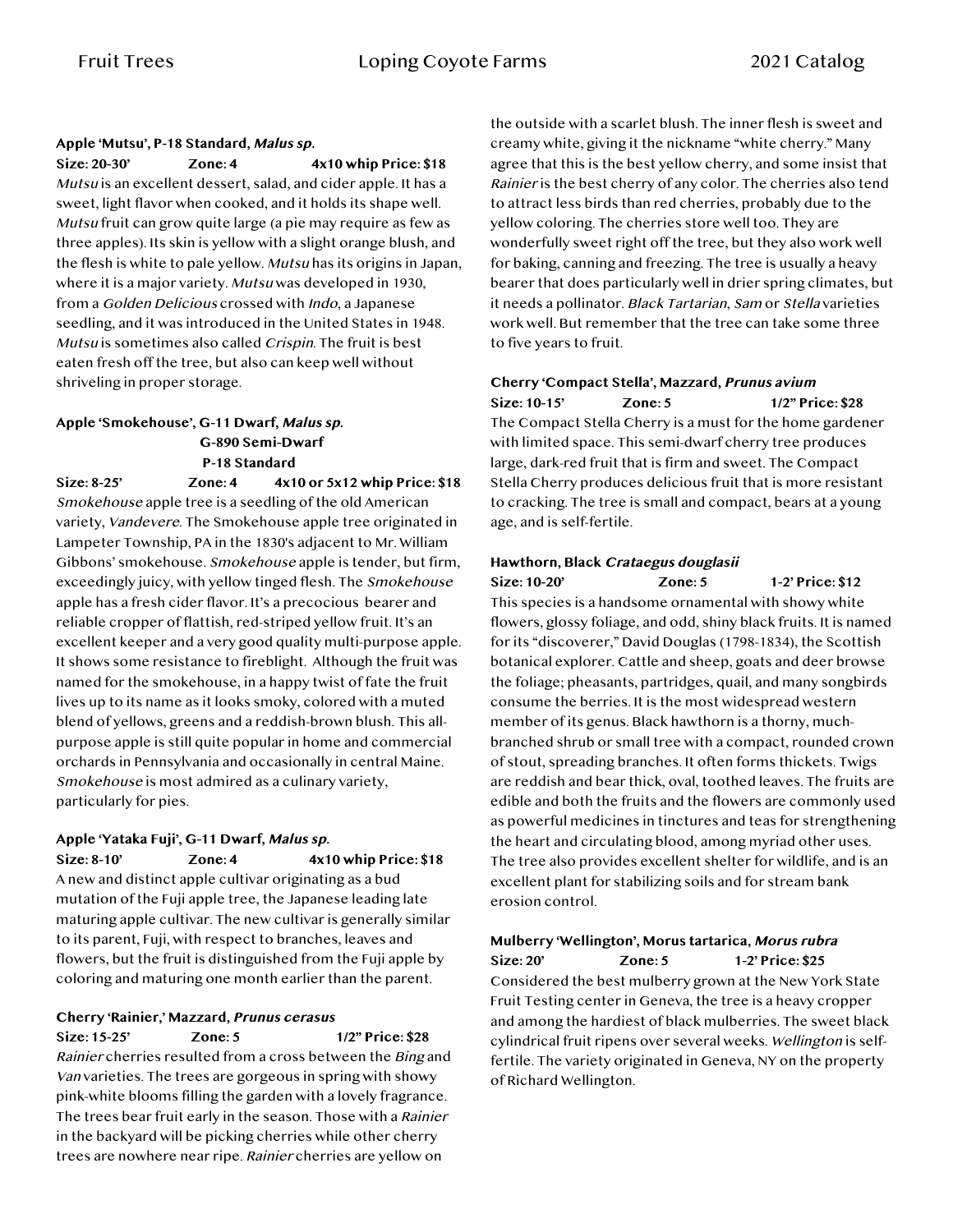### **Mulberry 'Sweet Lavender, Morus tartarica,**

 **Morus alba x rubra Size: 20-25' Zone: 5 1-2' Price: \$25** The amazing and prolific white, pink and light-purple fruit of this delightful tree won't stain a patio like its dark-fruited cousins, but are absolutely delicious fresh or dried. This variety is self-fertile and ripens in early summer.

#### **Nectarine 'Pacific Pride,' Lovell, Prunus persica Size: 10-15' Zone: 5 1/2" Price: \$28**

A hand selected seedling of Kreibich Nectarine, this variety bears abundant crops of aromatic, delectably sweet and juicy, flavorful white-flesh nectarines. The fruit holds up well in cold storage. Like Kreibich, Pacific Pride appears to be very resistant to Peach Leaf Curl.

#### **Pear, Asian 'Daisui Li', OHxF87, Pyrus pyrifolia Size: 10-18' Zone: 5 1/2" Price: \$28**

Daisui Li is a high yielding Asian pear bearing very large (up to a pound) fruit. The flesh is white, crispy, and juicy. The fruit can be stored for 6 months at 32 degrees and also makes an excellent dried pear. Introduced by Ben T. Iwakiri of the University of California, Davis in 1985. The tree has a spreading ornamental shape and is fire blight resistant. Daisui Li is a cross between the Japanese pear Kikusui and Chinese pear Tse Li.

#### **Pear, Asian 'Raja', OHxF87, Pyrus pyrifolia Size: 10-18' Zone: 5 1/2" Price: \$28**

This is a must-have variety if you like flavor (and if you don't like flavor – well, you're crazy, but plant it anyway for the rest of us). The fruit is an attractive golden brown with a very sweet, richly flavored, quite delectable taste. This hardy variety is very productive and disease resistant and must be pollinated by another Asian pear. The fruit is best for fresh eating.

#### **Pear, European 'Seckel', OHxF87, Pyrus communis Size: 12-18' Zone: 4 1/2" Price: \$28**

Seckels are believed by many to be the only truly American variety of pear grown commercially. Unlike other varieties planted in the U.S. from European cultivars, Seckels are thought to have originated as a wild seedling near Philadelphia. They were discovered in the early 1800's. This may or may not be true, however. Another theory is that German immigrants travelling westward through the area dropped fruit or left seeds behind. Seckel pears are a small, tear-drop shaped variety with a very round body and a short neck. The bit-sized pears have a green skin that can darken to an almost olive color and are marked with a red blush that ranges from a bright red to maroon. The creamy, white flesh of a Seckel pear is a bit more dense and coarse than other pears. For such a small pear, Seckel possesses the sweetest

flavor profile of all the pear varieties. The diminutive Seckel pears are sometimes referred to as "Sugar Pears" or "Candy Pear" for their sweet flavor. They are the smallest of all the commercially produced pears. Best for fresh use, but also known for being a dessert pear, Seckel pears lend a very sweet flavor to any application. Seckel pears are excellent for pickling and spicing; the small pears can be canned whole, or halved. Seckel pears make a great snack for small hands and fit nicely into lunch packs.

#### **Pear, European 'Ubileen', OHxF87, Pyrus communis Size: 12-18' Zone: 4 1/2" Price: \$28** A shining star in our pear universe, Ubileen produces baskets full of large, very early ripening, delicious and juicy fruit. This unique variety from former Yugoslavia is very disease resistant and ripens very early, fully one month before most other European Pear varieties.

#### **Plums: European, Gage, Japanese**

The European plum (Prunus domestica), is widelyplanted in Europe and without doubt one of the most flavorsome fruits that can be grown in temperate climates. They come in a range of attractive colors, from yellow to pink to purple. The flesh is almost invariably a golden yellow - this is a good way to distinguish them from Japanese plums. Prunus domestica is not indigenous to Europe, and is thought to be a natural hybrid of the cherry plum and the sloe, which were both introduced to Europe from the Middle East. Prunes, a plum variety with sugar content high enough to allow sun-drying without causing fermentation, fall under the European category. European plums, which have firmer flesh than Japanese plums, are often canned or made into jams or jellies.

Although now usually included within Prunus domestica, it is convenient to consider the Gages as a subgroup of European plums because of their interesting and sophisticated flavors. Gage trees and flowering times are similar to the European plums. Gages tend to be either green or golden/yellow in color, with pale green or pale yellow flesh. The green gages are easier to distinguish being invariably smaller and rounder than regular European plums. Yellow gages are usually larger and look more like plums. Gages prefer slightly warmer growing conditions than other European plums to bring out their full flavor, and their natural home is France, where they have been cultivated since the Middle Ages, having been introduced from Italy. In France the many different varieties of green-skinned gages are known collectively as "Reine Claude" in honour of Queen Claude, the wife of Francis I, who ruled France from 1515 to 1547 when these plums first became popular. The term "Reine Claude," as in for example, "Reine Claude de Bavay," means a gage plum. Gages are named after Sir William Gage, an Englishman who popularized one of these varieties in England in the 18th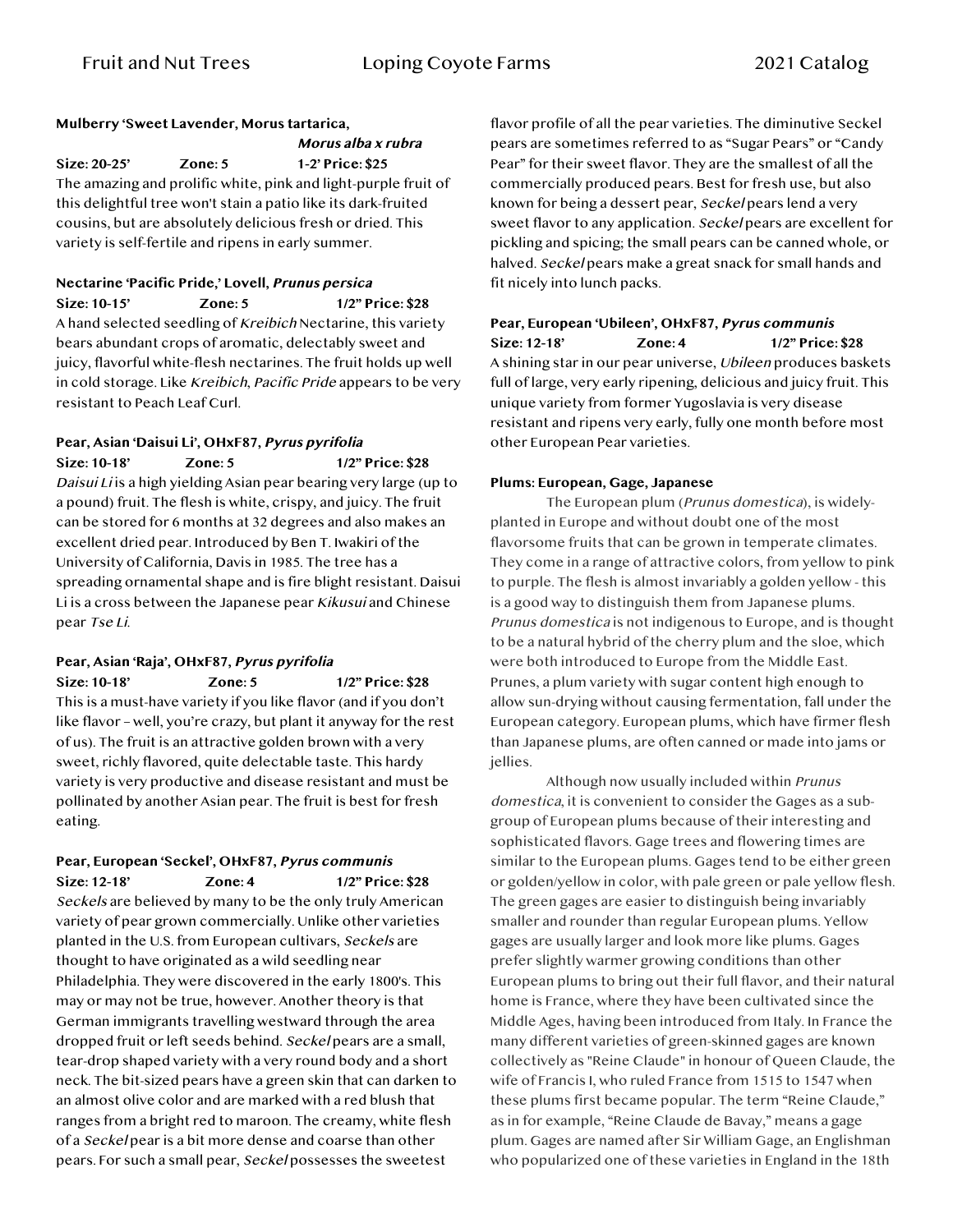century. Gages were subsequently introduced to the USA in the late 18th century.

Expect Japanese plums (Prunus salicia) to bloom and reach harvest earlier than European plums. In general, the fat, juicy red plums are Japanese, while European varieties are the smaller, oval, purple or blue fruits. Japanese plums are nearly always eaten fresh. Japanese plum trees are more likely than European varieties to require cross-pollination (Although most European plums are self-fertile, you will produce a better crop if you grow two or more varieties together). The Japanese plum is the plum that you are most likely to find year-round in supermarkets, with large-scale production in California (where almost all of the U.S. production is centered) as well as China, Chile, and the warmer areas of Europe. The fruit has a longer shelf life than European plums, and is better suited to being transported around the world.

Japanese plums and European plums will not cross-pollinate each other, partly because for many varieties their flowering periods do not overlap. The flesh of Japanese plums is usually dark red in the red-colored varieties, which is a good way to distinguish them from European plums, which invariably have yellow or green flesh. Prunus salicina actually originates from China, but was introduced to the rest of the world via Japan and then California. The species is sometimes also called Prunus triflora because it produces flowers in sets of three instead of in pairs like Prunus domestica. One useful consequence of this is that trees of Prunus salicina trees are often more productive than Prunus domestica because they produce more blossom and can set more fruit.

#### **Plum, Japanese 'Howard Miracle,' Myro 29C, Prunus salicina**

**Size: 10-15' Zone: 5 1/2" Price: \$28** A unique and outstanding taste delight, Howard Miracle Plum bears good crops of large, crimson and yellow, sweet and juicy fruit. This delectable fruit is rated among the best of Japanese plums and tastes like a pineapple. A vigorous spreading tree, Howard Miracle Plum needs another

Japanese plum for pollination.

#### **Plum, European 'Long John,' Myro 29C, Prunus domestica Size: 12-15' Zone: 4 1/2" Price: \$28**

Long John has elongated dark maroon freestone fruit with a blue waxy bloom and orange, firm sweet-tart flesh. The fruit is good for fresh eating or dried for prunes. This plum is named after the renowned plum breeder John Watson from Geneva, NY. The tree has an upright spreading form and is a heavy producer. It shows good cold hardiness and resistance to bacterial leaf spot. It's a mid-season, very large prune-type plum with medium vigor.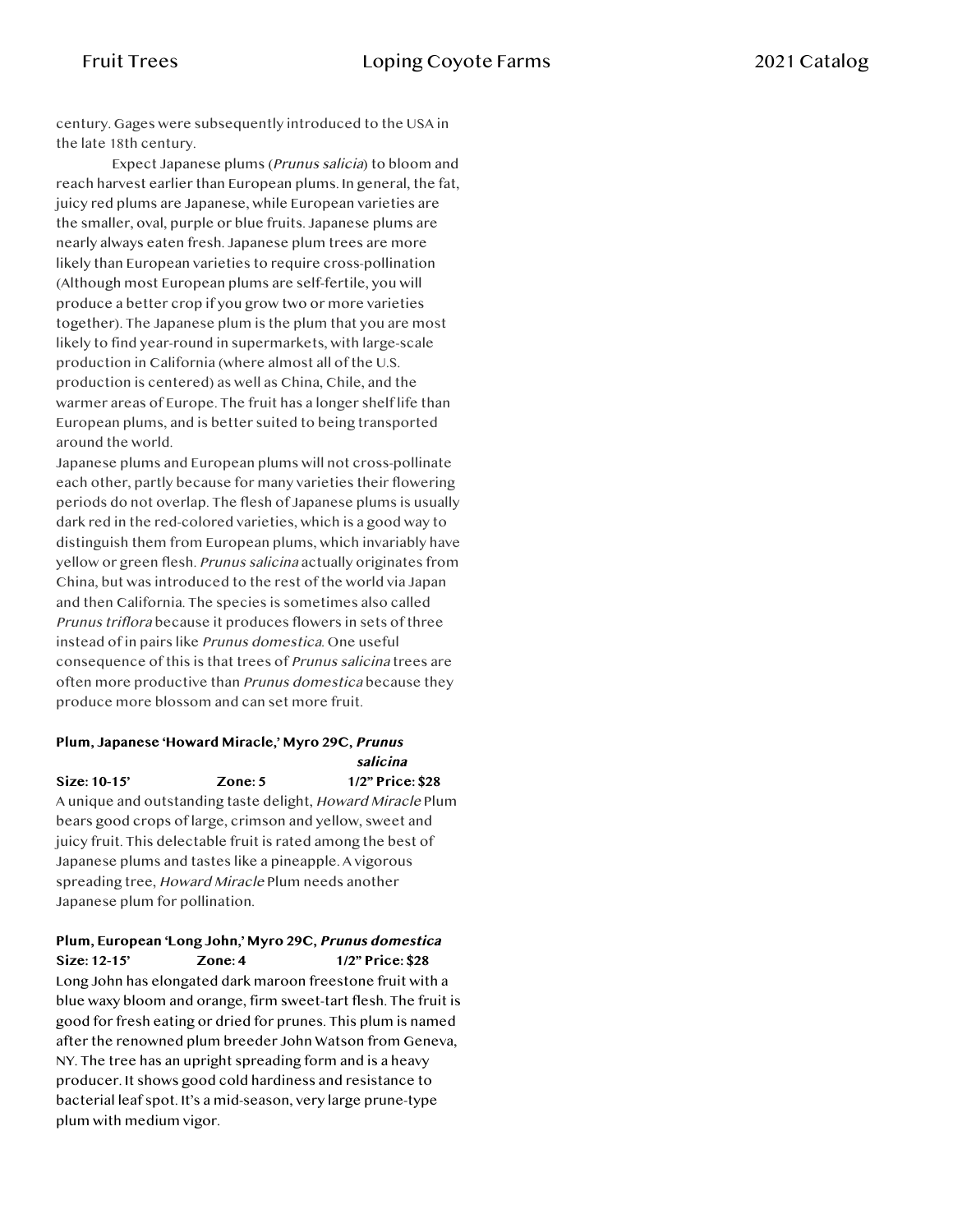# **Rootstocks**

**Not for sale; this is just information about the rootstocks that some of our fruit trees are grafted onto!**

#### **Apple, G11, Dwarf**

This rootstock is very precocious and very productive. Expect a tree 30-40% the size of standard seedlings. It is a Malling 26 x Robusta 5 hybrid. It has good resistance to both fire blight and collar rot, and has very few burrknots or suckers. Woolly aphids find it much less attractive than M26 or M9. The trees will need staking, especially in the early years.

#### **Apple, G890, Semi-dwarf**

This rootstock produces a well-anchored, vigorous semidwarf tree that is 40-60% of standard seedling vigor. It comes from an Ottawa 3x Robusta 5 cross made in 1976. G890 is more productive than any self-supporting rootstock ever released in this size class. It resists crown rot, fireblight, and woolly apple aphids, and is a nutrient-scavenging good choice for replanting in existing orchards.

#### **Apple, P18, Standard**

A Malling 4 x common Antonovka hybrid from the great Polish rootstock breeding program at Skierniewice. The "P" does not stand for Poland but for the Polish word for "rootstock." It's about 90-95% the vigor of a standard apple seedling. It's extremely winter-hardy and tolerant of wet soils. It's resistant to collar rot, scab, mildew, and gall, and has intermediate resistance to fireblight. It has no burrknot tendencies!

#### **Cherry, Mazzard**

This is the original traditional Prunus avium cherry seedling rootstock and produces a very large standard cherry tree, with a mature height of 20ft or more. It has been in use for centuries (if not millenia) and is compatible with all current cherry varieties. It is reasonably cold-hardy (zone 4). It produces a very vigorous tree with good anchorage. It has some tolerance to phytophthora and is moderately resistant to oak root fungus, and will grow on a wide range of soils with very few suckers. Typically used for sweet cherries, but Mazzard also can be used for Montmorency and tart cherries to be planted in wetter, poorly drained sites where Mahaleb cannot grow. Mazzard cherry is common throughout the world. No one in particular really has bred or developed Mazzard as a clonal rootstock, so almost all are true

seedlings. However, because of selection by nurserymen they have become a very consistent rootstock for cherries, both sweet and tart.

#### **Nectarine, Lovell, standard Prunus persica**

Proven to be a dependable standard peach rootstock, Lovell provides a long-lived tree with disease resistance and hardiness. Lovell is slightly more resistant to wet conditions than other stone fruit rootstock.

#### **Mulberry, Russian, seedling Morus alba tartarica**

Grows well and rapidly in poor, dry soil and will give quick shade. Adaptable to dry, urban or seaside conditions. Frequently used in windbreaks on the Great Plains. Widely used as a rootstock for both fruiting and fruitless mulberries. Originally cultivated by the Chinese for silkworm production about 2800 B.C..

#### **Pear, OHxF 87, Semi-dwarf**

The OHxF series of pear rootstocks originated from crosses made more than 75 years ago at Oregon State University. Professor Reimer and his team were primarily seeking rootstocks resistant to fireblight. In Europe, pears have a long tradition of being grafted onto quince rootstock, but fireblight and colder climates induced further development of rootstock options in North America. All OHxF series rootstocks have very good fireblight resistance. OHxF87 is a semi-vigorous grower, about 2/3 standard size, and is also resistant to crown rot, woolly pear aphids, and pear decline. It is precocious and well-anchored, and known as one of the heaviest producers in the OHxF series.

#### **Plum, Myro 29C, Semi-dwarf**

This is a widely adapted selection of Myrobalan used as rootstock for plums and can also be used for almonds. It has good resistance to root rot and nematodes and makes a large semi-dwarf tree if unpruned, but it can be maintained at any height with summer pruning. It tolerates wet soils and has less sucker development than Marianna 2624.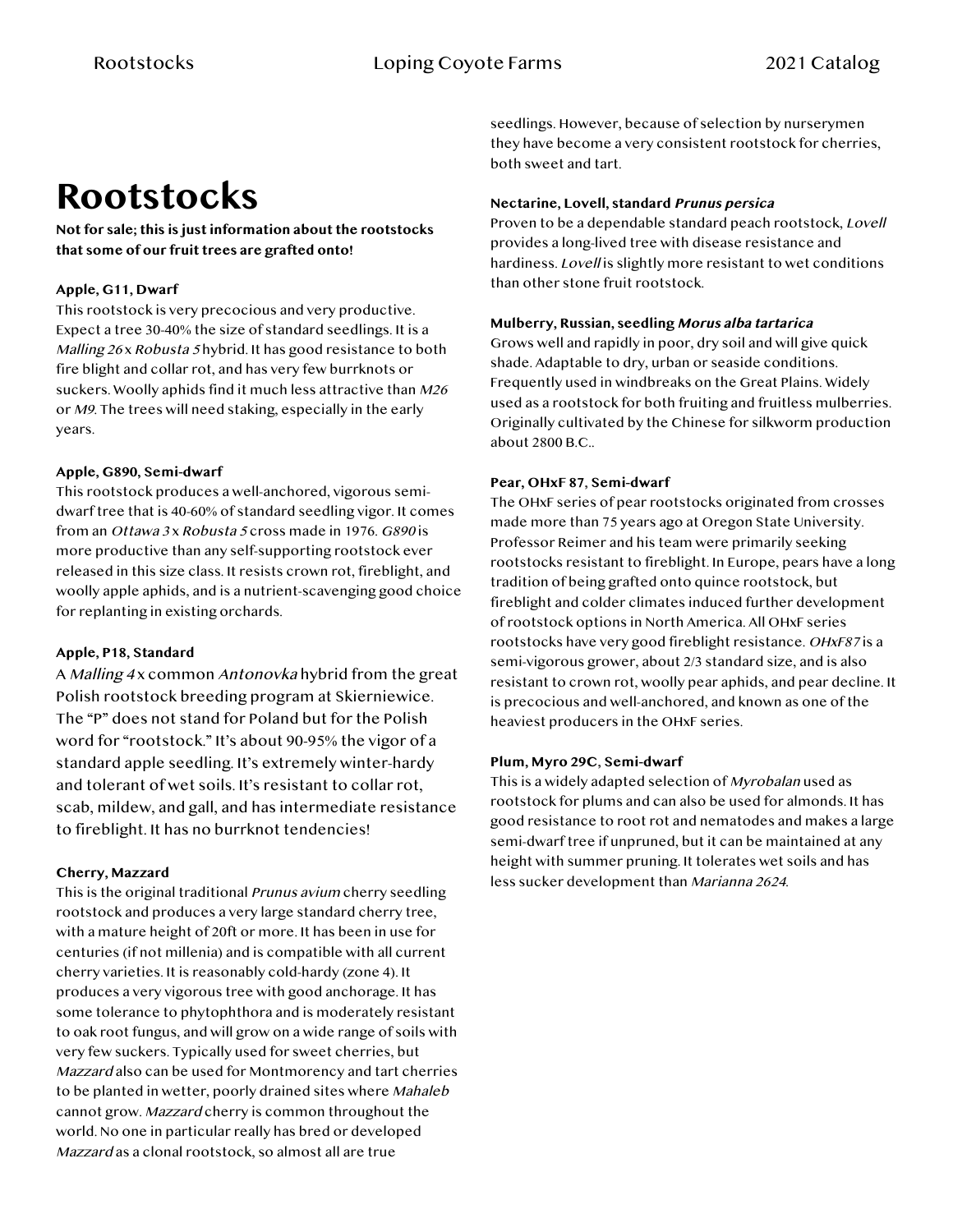# **Herbs, Flowers and Veggies**

#### **Anise Hyssop Agastache foeniculum**

**Size: 3' Zone: 3 4" Price: \$6**

A classic perennial plant for both herb gardens and borders, anise hyssop is composed of erect branches of mint-andlicorice-scented, medium green leaves ending in fuzzy spikes of small lavender flowers. The flowers are very showy and the fragrant foliage seems to be of little interest to deer. It selfseeds readily and often blooms the first year. New seedlings are hardy and can be transplanted easily. It's a bee, hummingbird, and butterfly magnet. When the edible leaves are crushed they smell like licorice and have been used to make tea and cold remedies. The flowers are also edible and are charming crumbled into salads.

### **Arugula, Sylvetta Diplotaxis tenuifolia**

**Size: 3' Zone: 5 4" Price: \$6** Also known as "wild rocket," this is our favorite arugula variety. It's extremely cold-hardy and is highly coveted by chefs since its flavors are considered deeper and more complex than other arugula varieties, especially when harvested in cool/cold weather. Sylvetta is a perennial (lasts for multiple years) in most climate zones and will continue growing throughout the winter months—even in the coldest northern climates—if grown in a hoop house. It also puts off lots of bright yellow flowers in the fall that the bees love. If you grow the annual arugula in your garden, this plant will extend the arugula season because it reaches harvestable size at the same time that the annual arugula goes to flower and is no longer harvestable.

#### **Asparagus, 'Guelph Millenium' Asparagus officinalis Size: 5' Zone: 2 Bundle Price: \$12 for 5**

Guelph Millennium is a delicious, all-male variety developed at the University of Guelph. Expect high yields of purpletipped green spears from a late season crop that may extend into June. Millennium Guelph is probably the cold-hardiest asparagus of all, so it does well in cool climates. Plant asparagus crowns in rich soil, covered by at least 2-3" of soil. This variety will grow 5' tall, with a spread of 18", so space them with room to grow out from the center. Leave the plants to develop and grow strong during the first year, and harvest from year two on.

**Asparagus 'Purple Passion' Asparagus officinalis**

**Size: 4' Zone: 2 Bundle Price: \$12 for 5** Purple Passion has many similar characteristics to green asparagus but offers something new for the asparagus connoisseur. The spears produced have several qualities that make it quite different than common green asparagus. The deep-burgundy coloration produced in these spears is most striking. This variety also has a 20% higher sugar content and is often eaten raw. Some upscale restaurants garnish salads with *Purple Passion*. When cooked, the sweetness gives this asparagus a mild, nutty flavor. The spears are generally larger and much more tender than its green counterpart. The vascular bundles have less lignin per spear, which makes the spears less stringy. This also allows the cook to use the whole spear and not waste the bottom. Purple Passion is truly a unique new vegetable that has exceptional qualities that put it in a class by itself. It should pique the imagination of any world-class chef as well as the ordinary consumer who just wants to add something special to the dinner plate.

#### **Catmint Nepeta** *×* **faassenii**

**Size: 2' x 3' Zone: 3 4" Price: \$8** Catmint thrives in dry soils in full sun, and is very drought tolerant. It blooms in spring with almost continuous re-bloom into fall with proper shearing of spent flower spikes. Although Nepeta cataria is the true catnip that drives house cats ecstatic, the leaves of this hybrid catmint are also attractive, albeit less enticing, to cats. Catmint attracts butterflies, hummingbirds and bees, and is highly deer and rabbit resistant (deer tend not to eat plants with aromatic foliage). The distilled oil is used in natural mosquito repellant. The plant is also a natural repellant for aphids, potato beetles, squash bugs and rats. It contains Vitamin C and is a good herb for the early stages of a fever as it induces sleep and perspiration but does not increase body temperature. Catmint is also good for restlessness, hyperactivity, convulsions, hysteria, headaches, indigestion, sinuses, and colds. It is also a mild sedative.

#### **Chamomile, German Matricaria recutita**

**Size: 2-3' Zone: Annual 6 pack Price: \$6** Chamomile is one of the most widely used flowers for herbal tea. It is used as a mild sedative, and is good for insomnia as well as many other nervous conditions. It is a nervine and sedative especially suited to teething children and those who have been in a highly emotional state over a long period of time. Except for the small risk of allergy, chamomile is also one of the safest herbs to use. The anti-inflammatory properties make it good for rheumatism, arthritis, and other painful swellings. Additional uses in herbal medicine include as an antispasmodic for intestinal and menstrual cramps, relieving gas pains, and a very mild but efficient laxative. Milder tea in large doses is given throughout the day for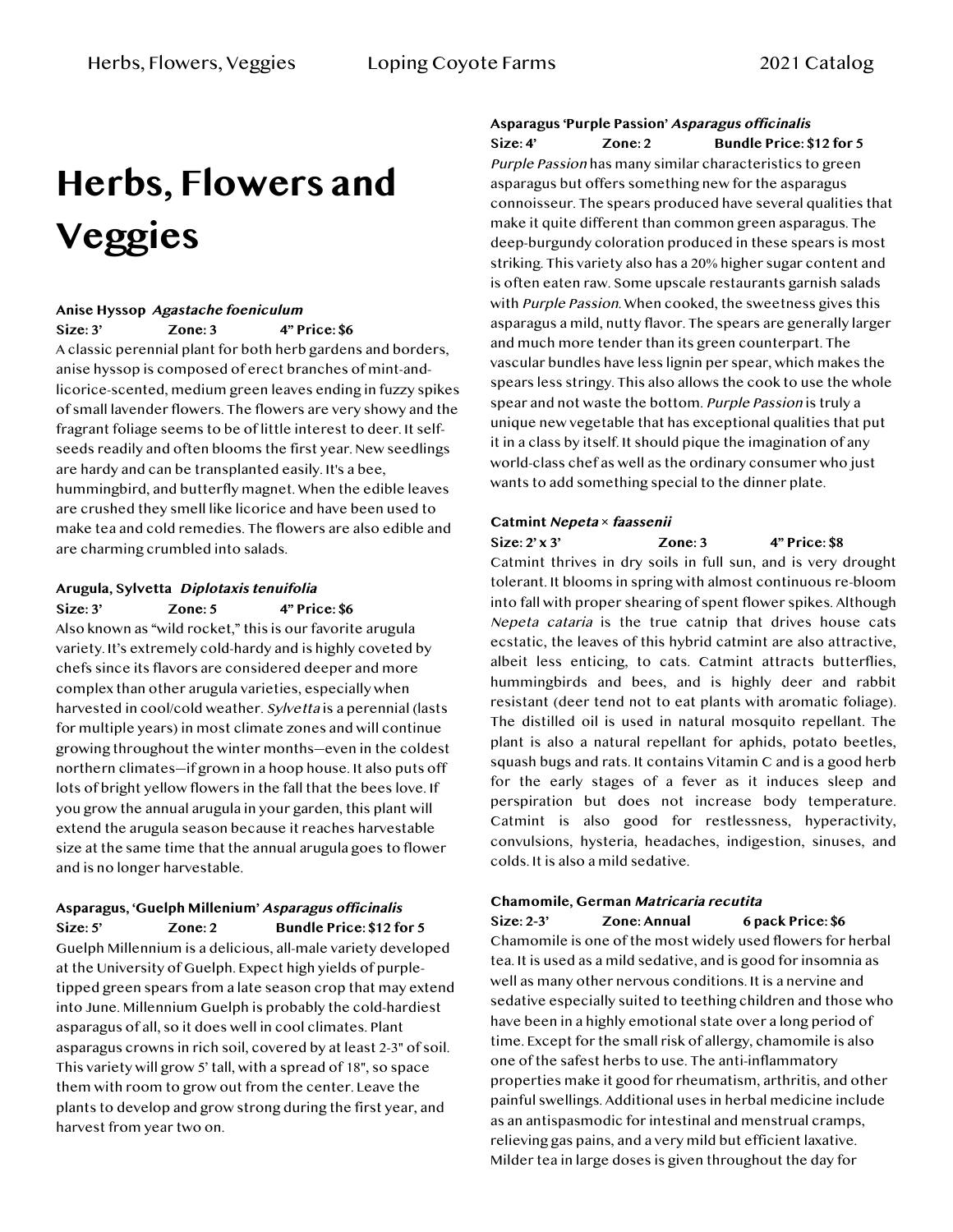fevers, sore throats, the aches and pains due to colds, flu, and allergies. As a popular remedy, it may be thought of as the European counterpart of the Chinese tonic, ginseng. Chamomile tea is also used as a liquid feed and plant tonic, effective against a number of plant diseases. The dried flowers are used as an insect repellent. Chamomile may be used internally or externally. It is also easy to grow and a great delight to have as a patch in your garden. Insects love the flowers, and if you don't harvest every flower, the patch readily re-seeds itself and will come back thick again every year.

## **Chives, Garlic Allium tuberosum**

#### **Size:1-2' Zone: 4 4" Price: \$5** The leaves of garlic chives are plane, firm and light green compared to those of other chives varieties. They have a fragrance and flavor similar to that of mild garlic, accompanied by a fairly sweet tinge. They like full sun and are most compatible with damp soil. Garlic chive plants repel aphids. Onion chives produce flowers during the middle of the spring, while garlic chives bear flowers during the end of the summer. The florets of garlic chives are petite, whitehued and star-shaped appearing in loose bunches. The juice of the plant is used as a moth repellent. The whole plant is said to repel insects and moles. For culinary use, garlic chives have been employed in flavoring butters, creams (including sour cream and cottage cheese), soups, eggs, seafood, oils and vinegar. They are typically used as a garnish or eaten raw because they will begin to lose their flavor if they are cooked for longer than 5 minutes. In Japan, garlic chive segments are added to miso soup. Chives are best used fresh and lose flavor and attractive color after being dried. Traditional medicinal uses of these chives include treating intestinal parasites, boosting immune systems, promoting good digestion and even curing anemia. Ancient Chinese herbal medicine used garlic chives for a multitude of additional purposes including increasing energy, regulating hemorrhages, helping with ailments of the liver, kidneys and digestive track, and even as the antidote for some poisons. Used externally, garlic chives' small bulbs can be rubbed on bug bites and minor cuts. Garlic chives have the nutrition benefits of being high in vitamins A and C, fiber, carotene, riboflavin, thiamine, iron, calcium and potassium.

#### **Chives, Onion Allium schoenoprasum Size:1-2' Zone: 3 4" Price: \$5**

Chives, a member of the onion family native to Asia and Europe, have been around the kitchen for more than 5,000 years. But they were not actively cultivated as food until the Middle Ages. The botanical name, Allium

schoenoprasum, derives from the Greek meaning reed-like leek. The English name chive comes from the Latin cepa, meaning onion, which in turn became cive in French. Easy to grow, onion chives pack a lot of flavor for their compact size. The plants form neat grass-like clumps of tubular leaves that contribute an onion flavor to salads, creamy soups, potatoes, egg dishes, and others. Great for containers, and also makes a neat border. Enjoy the light purple blooms in the spring–they are edible, too. However, be aware that the flavor of the chive leaves becomes bitter after the plant flowers. To prevent flowering, snip the leaves on a regular basis. In the Middle Ages, chives were promoted as a cure for melancholy and believed to drive away evil spirits. Today we know that chives and chive flowers are high in vitamin C, folic acid and potassium. This herb's tangy aromatic taste come from its high concentration of sulfur compounds and other essential oils, which are also partly responsible for its healing properties. The whole plant has a beneficial effect on the digestive system and blood circulation. It improves the appetite, is digestive, hypotensive and tonic. It has similar properties to garlic, but in a much milder form. The juice of the plant can be used as an insect repellent. The plant also has fungicidal properties and is effective against scab, mildew etc. The growing plant is said to repel insects and moles.

#### **Comfrey, Russian 'Bocking 14' Symphytum** *×* **uplandicum Size:2-3' Zone: 4 4" Price: \$5 Root Price: \$5**

Russian comfrey originated from the natural hybridization of the common comfrey (Symphytum officinale, native from England) with the prickly comfrey (Symphytum asperum, native from Russia). This strain was developed during the 1950s by Lawrence D Hills, the founder of the Henry Doubleday Research Association. Bocking 14 is sterile, and therefore will not set seed, one of its advantages over other cultivars as it will not spread out of control. Russian comfrey has purple-blue flowers and shares the same medicinal and nutritional properties as common comfrey, but this cultivar is a more robust and vigorous grower than the common comfrey. Generally, common comfrey is preferred for medicines and Russian comfrey is preferred for biomass, feeding animals, and fertilizing. Like any comfrey, be sure to place this plant in a permanent location because once established it is hard to remove (expect any bits of roots left after digging to shoot out new plants).

#### **Costmary Tanacetum balsamita**

**Size: 3' Zone: 4 Root Price: \$7** Long, broad and resiny leaves support loose clusters of tiny, daisy-like flowers that emit a pleasant, balsamic fragrance. The plant can thrive in nearly any soil but will do best on dry land. It may need digging up every few years as the roots creep freely. Costmary is used medicinally for stomach issues, for headaches, and as an emmenagogue. On account of the aroma and taste of its leaves, Costmary was much used to give a spicy flavoring to ale - whence its other name,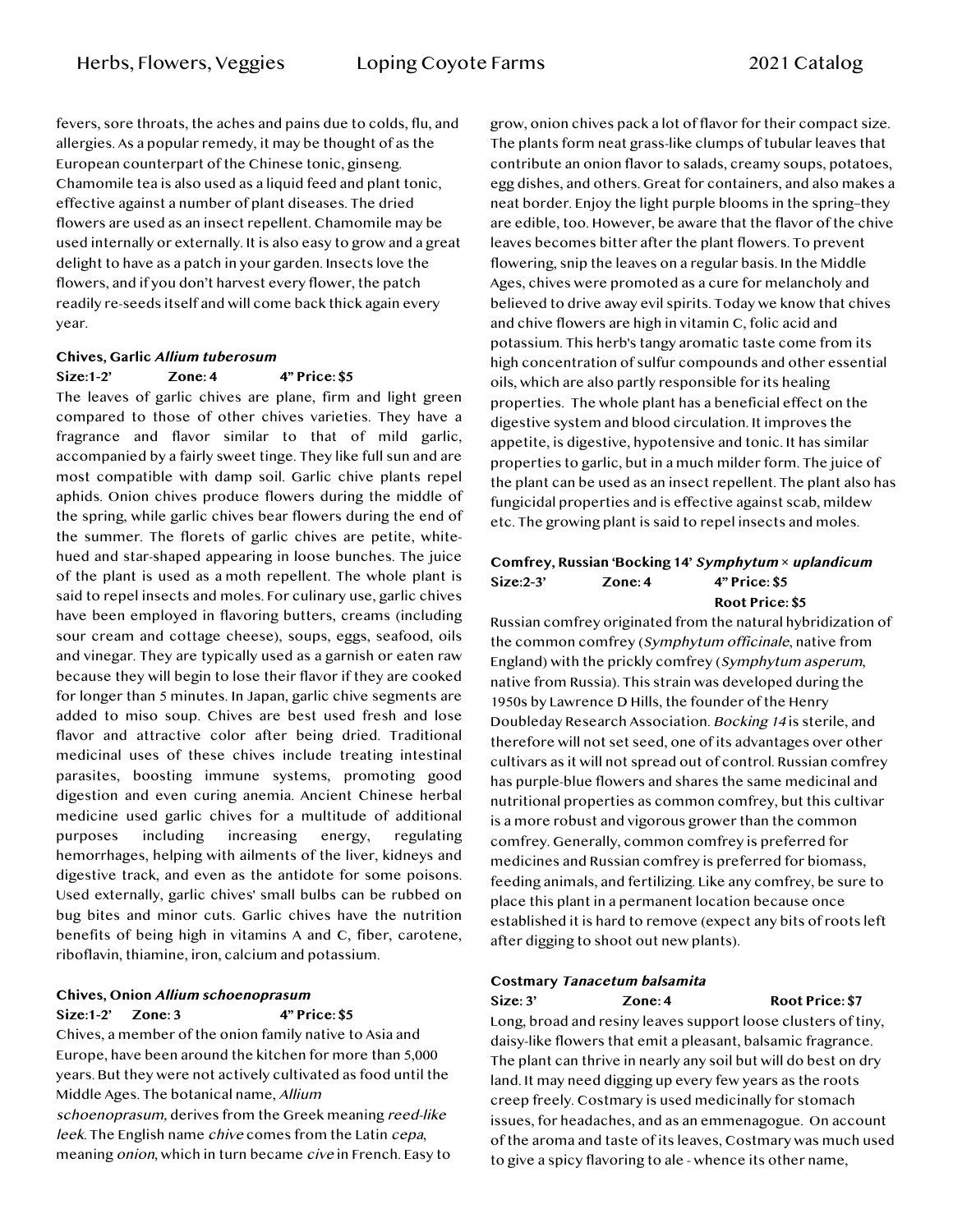Aletcost. The fresh leaves were also used in salads and in pottage, and dried are often put into pot-pourri, as they retain their aroma.

## **Goldenrod, Canada Solidago canadensis**

**Size: 3-5' Zone: 2 4" Price: \$5** Often blamed for hay fever and allergies, goldenrod has been considered by many to be a noxious weed. The good news is that it cannot actually cause either hay fever or allergies because the pollen is not airborne, but instead is carried by bees and other insects, so stop blaming goldenrod! It will, however, draw many butterflies, bees and birds to your garden. Goldenrods are actually one of the most important nectar and pollen sources for pollinators at the end of the growing season. They are also an important nectar source for migrating monarchs. Goldenrod has a very pleasant anise scent, and all the goldenrods are useful as medicine, for crafts and as a dye plant. Goldenrod has a long history of medicinal use on this continent. The fresh blossoms of goldenrod were slowly chewed by the Zunis to relieve sore throats. Cherokees used the entire plant: a tea was made from the blossoms to be used as a diaphoretic; the root was dried and ground for poultices for insect bites, swelling and inflammations. The leaves, which are both a diuretic and a stimulant, were used to treat intestinal and urinary tract disorders. This special plant was also a valuable battlefield remedy and was used in treating open wounds because of its ability to stench the flow of blood. American and English herbalists have long used a tea made from the leaves as an astringent, diuretic, diaphoretic, anti-catarrhal, antiinflammatory, anti-microbial, and carminative. The tea is an effective cold and flu remedy as it acts to reduce mucus in the lungs. Goldenrod can also just be a pleasant tea to enjoy; the more aromatic the plant, the better the flavor. There are many kinds of goldenrod growing wild in North America. There are nine species found in Arizona, 13 in California and over twenty in New Mexico. In the wild, goldenrod is found growing just about everywhere, in prairies and fields, in wet low areas, and along the sides of the roads. Canada goldenrod is a vigorous rhizomatous plant, so be careful in placing it in your garden – it will take over an area and form a big patch if given water enough to do so. If you do have a good place for goldenrod to grow, though, you will be rewarded with a lovely and sweet-smelling golden display of blossoms from late summer on into the early fall. And there will collect upon your goldenrod patch a mesmerizing assembly of native bees, wasps and other pollinators.

### **Hawthorn, Black Crataegus douglasii**

**Size: 10-20' Zone: 5 1-2' Price: \$12** This species is a handsome ornamental with showy white flowers, glossy foliage, and odd, shiny black fruits. It is named for its "discoverer," David Douglas (1798-1834), the Scottish

botanical explorer. Cattle and sheep, goats and deer browse the foliage; pheasants, partridges, quail, and many songbirds consume the berries. It is the most widespread western member of its genus. Black hawthorn is a thorny, muchbranched shrub or small tree with a compact, rounded crown of stout, spreading branches. It often forms thickets. Twigs are reddish and bear thick, oval, toothed leaves. The fruits are edible and both the fruits and the flowers are commonly used as powerful medicines in tinctures and teas for strengthening the heart and circulating blood, among myriad other uses. The tree also provides excellent shelter for wildlife, and is an excellent plant for stabilizing soils and for stream bank erosion control.

#### **Horseradish Armoracia rusticana Size: 2-3' Zone: 2 Root Price: \$5**

Horseradish originated in the southern part of Russia and the eastern part of the Ukraine. In the past, physicians and healers would recommend horseradish for everything from a sore throat to digestive upset to parasitic and fungal issues. The most common culinary use for horseradish is to cut up the roots and mix them with vinegar, cream or mayonnaise to make horseradish sauce. The large, white, fleshy, tapered roots have a hot bitter taste. Horseradish contains significant amounts of cancer-fighting compounds called glucosinolates, which increase the liver's ability to detoxify carcinogens and may suppress the growth of tumors. Although broccoli, Brussels sprouts, and other cruciferous vegetables also contain these compounds, horseradish has up to 10 times more glucosinolates than broccoli. The glucosinolates are released from the damaged plant cells when cut or grated. This quickly degrades and becomes unpleasantly bitter if not used immediately or mixed with vinegar to stop the degradation. Recent studies have shown that horseradish is one of the few medicinal vegetables whereby processing (i.e. making horseradish sauce) actually improves its anticancer benefits, making it easier for us to benefit from its therapeutic powers. Horseradish is difficult to eradicate once established because the smallest piece of root can grow a new plant. The plant spreads by underground shoots, out-competes almost all other plants, and can become invasive if not maintained.

#### **Hyssop Hyssopus officinalis**

### **Size: 2' Zone: 3 4" Price: \$7** "Purge me with hyssop and I will be clean," the Bible records (Psalm 51:7). Hyssop has been used for millennia as a holy herb, consecrated for cleaning holy places. Its name comes from the Hebrew word *adobe* or ezob, which literally means "holy herb". Hyssop is a hardy perennial evergreen bushy herb with square stems and linear leaves and flowers in whorls of 6 to 15 blooms. The purple blooms are very attractive to bees and butterflies. Hyssop is native to southern Europe, though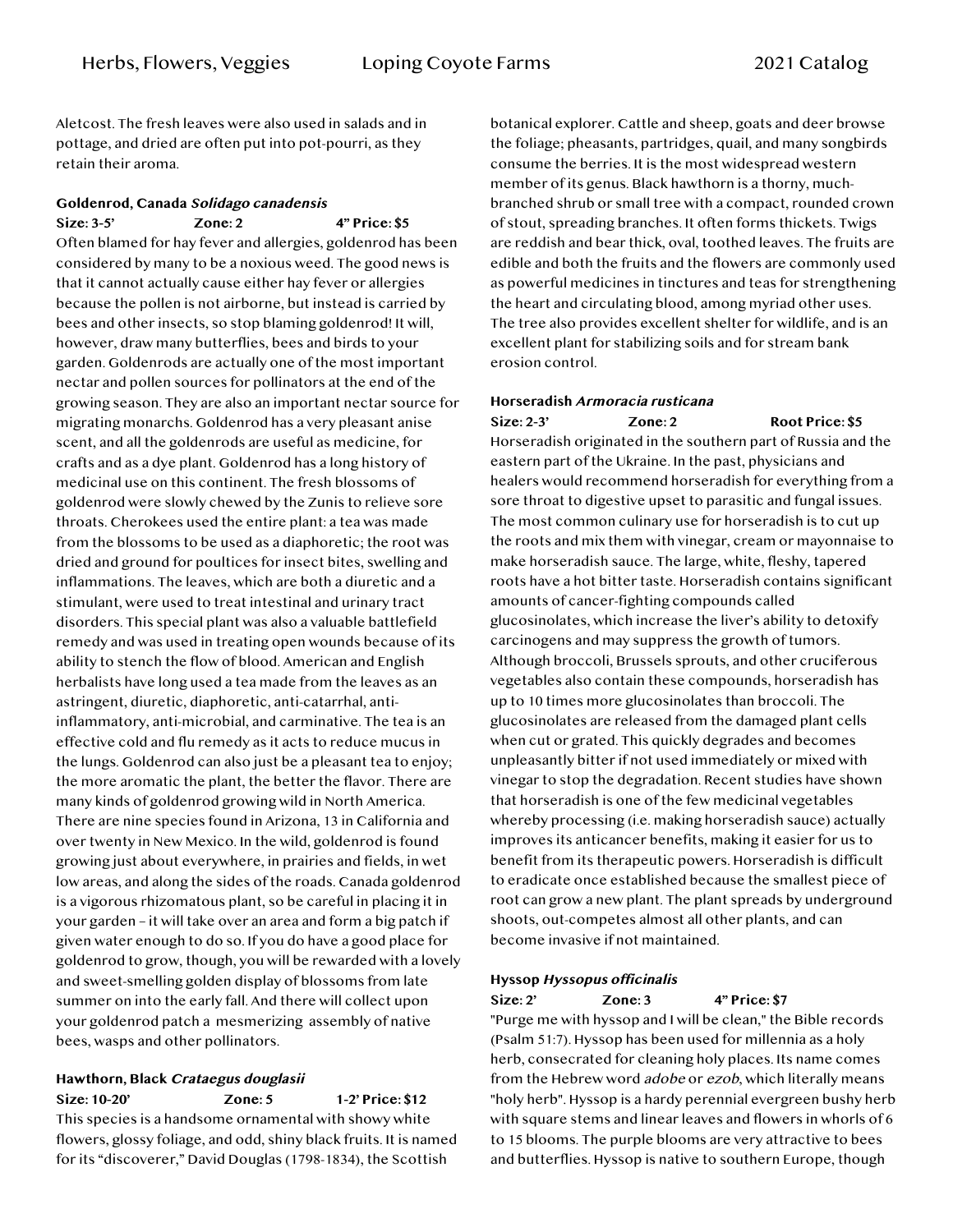it is grown in gardens in cooler climates around the world. Hyssop has a mint-like taste (which is understandable as it is part of the mint family) that makes it a tasty addition to salads, provided it is used in small quantities. It is also used to flavor liqueurs and stews and has been considered an aphrodisiac when combined with ginger, thyme, and pepper. Hyssop has been hung in homes to provide protection from the evil eye. It has also been planted frequently on graves as protection for the dead from the living. The ancient herb is said to cure all manner of ailments from head lice to shortness of breath.

#### **Jerusalem Artichoke Helianthus tuberosus Size: 4-10' Zone: 2 Bundle Price: \$5 for a bag**

A sunflower native to the central regions of North America, the plant bears many yellow flower heads in late August and September that are approximately 1 ½ to 3 inches in diameter. Many North American Indian tribes used Jerusalem artichoke as food prior to the arrival of European settlers. The explorer Champlain took Jerusalem artichokes from North America to France in 1605. By the mid 1600s it was widely used as a human food and livestock feed there. In France the tubers have been used for wine and beer production for many years. With a similar taste to water chestnuts, the tuber has a continental history as a gourmet vegetable. Jerusalem artichoke tubers resemble potatoes except that 75 to 80% of the carbohydrates of the tubers are in the form of inulin rather than starch. Once the tubers are stored in the ground or refrigerated, the inulin is supposedly converted to fructose and the tubers develop a much sweeter taste. Nonetheless, some inulin clearly remains (inulin is indigestible by humans) and for many people causes an uncomfortably gaseous experience when the tubers are eaten. Any reports of proper handling of this prolific tuber so to nullify this digestive dilemma are highly appreciated. That said, the tubers can be prepared in ways similar to potatoes. In addition, they can be eaten raw, or made into flour, or pickled.

# **Lavender 'Provence' Lavendula x intermedia**

Size: 2-3' **Zone: 5** #1 Price: \$15

Provence is among the most intensely fragrant lavender. Provence makes a wonderful cut flower with long stems and lavender-blue flower spikes from mid to late summer. It is also a good oil variety. Lavender is a drought resistant perennial plant (xeric), thriving in full sun, dry to medium, poor, sandy, alkaline, well-drained soils. Provence is one among a group of lavenders also known as Lavandin, which is a hybrid lavender that combines the cold-hardiness of English lavender (Lavandula angustifolia) and the heat tolerance of Portuguese lavender (Lavandula latifolia).

### **Lovage Levisticum officinale**

**Size: 7' Zone: 3 Root Price: \$10**

Herbaceous perennial flowering from 4 to 7 feet tall. The leaf stems and leaves, harvested fresh and chopped, make an agreeably aromatic potherb, especially nice to flavor potatoleek soup. The aerial parts may be dried and used throughout the winter. The root of this tasty herb is proestrogenic, and may be used as a substitute for Dang-gui (Angelica sinensis), although lovage is a milder medicine and not as potent in its activity. Still, the herb is well liked by women, and gentle is good. The plant prefers full sun to part shade and moist garden soils.

#### **Marshmallow Althaea officinalis**

Size: 5' **Zone: 4** Root Price: \$10 A perennial herb native to Europe. In spring it sends up many unbranched stems that are slightly velvety, then it puts out clusters of white flowers in late summer. A premier healing herb, marshmallow root is nutritious, soothing to the digestion, stimulating to the immune system and helps prevent and repair ulcerations of the gastric mucosa and duodenum. The root has been used at least since Egyptian antiquity in a honey-sweetened confection useful in the treatment of sore throats. The later French version of the recipe, called p*â*te de guimauve, included an egg white meringue and was often flavored with rose water. The ancient Egyptian recipe called for extracting sap from the plant and mixing it with nuts and honey. Another pre-modern recipe uses the pith of the marshmallow plant, rather than the sap. The stem was peeled back to reveal the soft and spongy pith, which was boiled in sugar syrup and dried to produce a soft, chewy confection. Confectioners in early 19th century France pioneered the innovation of whipping up the marshmallow sap and sweetening it, to make a confection similar to modern marshmallow. The confection was made locally, however, by the owners of small sweet shops. They would extract the sap from the mallow plant's root, and whip it themselves. The candy was very popular, but its manufacture was labor-intensive. In the late 19th century, French manufacturers thought of using egg whites or gelatin, combined with modified corn starch, to create the chewy base. This reduced labor and required industrial methods to combine the gelatin and corn starch in the right way. This process continued to modernize until we ended up with our non-medicinal (worse – anti-healthy), alien-like ubiquitous modern marshmallow, which is made in a complex process and now contains only water, sugar, corn syrup, lots of air, and corn starch. Not exactly "progress." Let's grow this plant again, and make the real thing.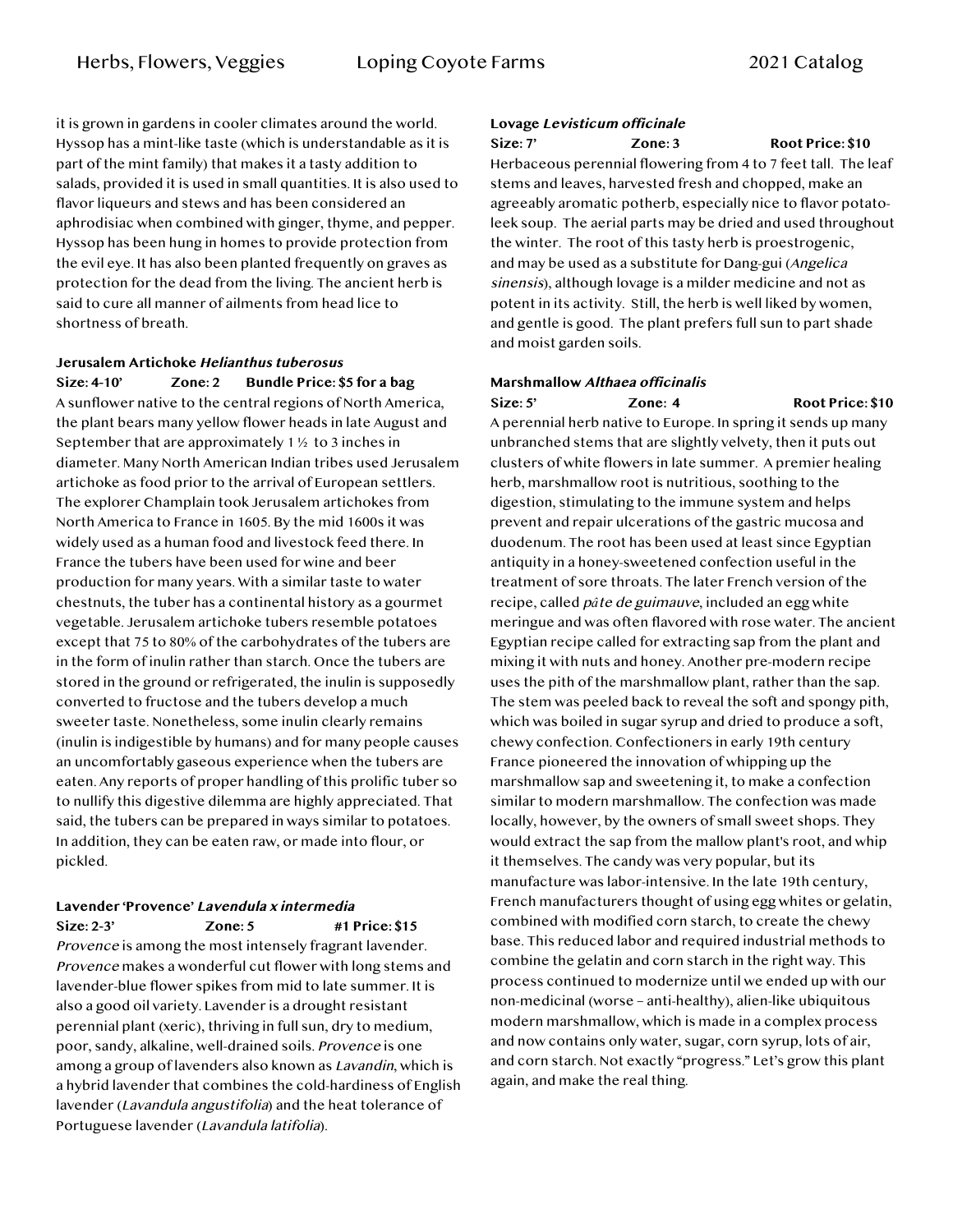#### **Mint, Orange Mentha x piperita citrata Size: 3' Zone: 4 4" Price: \$6**

Also known as Bergamot mint or Eau de Cologne mint, Orange mint is native to Europe and has long been utilized for its aromatic properties, both in culinary applications and as a deodorant for rooms, tables and the body. This perennial herb is easy to grow and will thrive when given moist soil and moderate to full sun exposure. The roots of Orange mint are vigorous growers and tend to be invasive when planted in an open garden. To prevent spreading of mint, plant in pots or buried vessels within a garden bed. Orange mint's rich green leaves are oval in shape and grow on striking green to burgundy square stems. When allowed to flower this hybrid mint produces white and pink-spiked blooms from mid to late summer. The highly aromatic leaves tend to be stronger in flavor than many other varieties of mint with notes of citrus and spice, with lavender undertones. Its aromatic properties are enhanced when bruised.

The flavor of Orange mint works best in fresh preparations. Use it chopped in fruit or grain salads. Add the minced leaves to dressings, vinegars, jellies and sauces. Its flavor is excellent in cream, fruit and chocolate-based dessert preparations such as ice cream, crème brule and tarts. Orange mint can be used as a flavor infuser for teas, cocktails and lemonade. Whole leaves may also be used as a garnish for sweet desserts and certain savory dishes. Orange mint is believed to be one of the secret ingredients in true Chartreuse liquor, an herbal French liquor made up of 130 secret herbs, plants and flowers produced by Carthusian Monks since 1737.

#### **Motherwort Leonurus cardiac**

**Size: 4' Zone: 4 4" Price: \$8**

An herbaceous perennial plant in the mint family. The flowers are small, pink to lilac in color often with furry lower lips. It many places it can be found along roadsides and in vacant fields and other disturbed areas. This plant prefers welldrained soil and a partly shady location, but has done okay in full sun in Reno as well. A great nectary plant for bees. Especially valuable for PMS, menstrual pain and delayed menstruation. Gentle sedative. Helps calm the entire nervous system. Strengthens the heart and often prescribed for palpitations. Motherwort is a vigorous grower and self-seeds readily, so be careful where you plant her.

#### **Mugwort, Western Artemisia ludoviciana Size: 4' Zone: 4 4" Price: \$8**

Also known as white sagebrush or white sage, western mugwort is native to much of North America, western mugwort is a rhizomatous perennial with beautiful graygreen foliage composed of long, strap-like leaves. Its yellowwhite flowers bloom in summer. Much less aggressive than the European mugwort (A. vulgaris), this plant prefers very well-drained soil and full sun. It has medicinal properties

similar to other mugwort species. Though shorter and not as quick to spread as European mugwort, western mugwort will still spread to take over a wide patch, so take care in placing her in your garden. Mugwort belongs to the genus Artemisia, named after the Greek goddess Artemis - the goddess of the moon, the hunt, wild animals, and childbirth. While mystical herbalists know that mugwort brings vivid dreams to those who drink the tea or keep a bundle under their pillow, modern scientists have also confirmed that it interrupts deep sleep in favor of REM sleep in which dreams are made. In Japan, mugwort is believed to belong "to the Goddess of progeny, life and death," and Ho Hsien Ku, the Chinese Immortal Woman or health goddess, is an eternally young woman clad in mugwort. 12<sup>th</sup> century texts extensively describe European mugwort as a menstrual tonic, and one 14<sup>th</sup> century text discusses mugwort's use in expelling dead fetal tissue after a miscarriage. In fact, mugwort has been used by women to covertly and safely abort pregnancies often when it has not been culturally proper to do so. As mugwort was widely used to stimulate healthy and regular menstruation, its additional ability as an abortificant created an opportunity for women who wanted to covertly terminate a pregnancy. Pregnant women are warned from taking mugwort during pregnancy because it contains compounds that stimulate menstruation and kill fetal tissue. Mugwort is attributed with the power of arousing magical ideas and imaginative conceptions in old-time cultures across Asia, Europe and North America. At the same time that mugwort is a cooling, anti-inflammatory, and bitter herb, it is also used to invoke Artemis and all she represents. Besides its fame as a friend of women and dreamers everywhere, mugwort is also a highly medical plant used to cure a number of ailments. Many of the different individual compounds found in mugwort have overlapping effects and work synergistically to prevent and cure many ailments. Different parts of mugwort are used for a multitude of medicinal purposes including as a digestive agent, pain killer, antibacterial, anti-viral, antifungal, anti-inflammatory, diaphoretic, expectorant, decongestant, insect repellent, and muscle relaxant. It has been used to cure intestinal parasites, hemorrhages, diarrhea, pneumonia, tuberculosis, ulcers, dysentery, cough, respiratory issues, and to prevent vomiting.

#### **Oregano, Greek Origanum vulgaris hirtum**

**Size: 2' Zone: 5 4" Price: \$7** In the 1940's, a lot of interest in foreign cuisine was generated by the soldiers who returned home from World War II. They had experienced different foods that were spicier, and, yes, even more flavorful than mom's pot roast. True, there were many ethnic groups at that time who grew some spicy oreganos, but most Americans didn't have a clue. The oregano plant that then became widespread had no flavor except that of grass. The seeds of that species were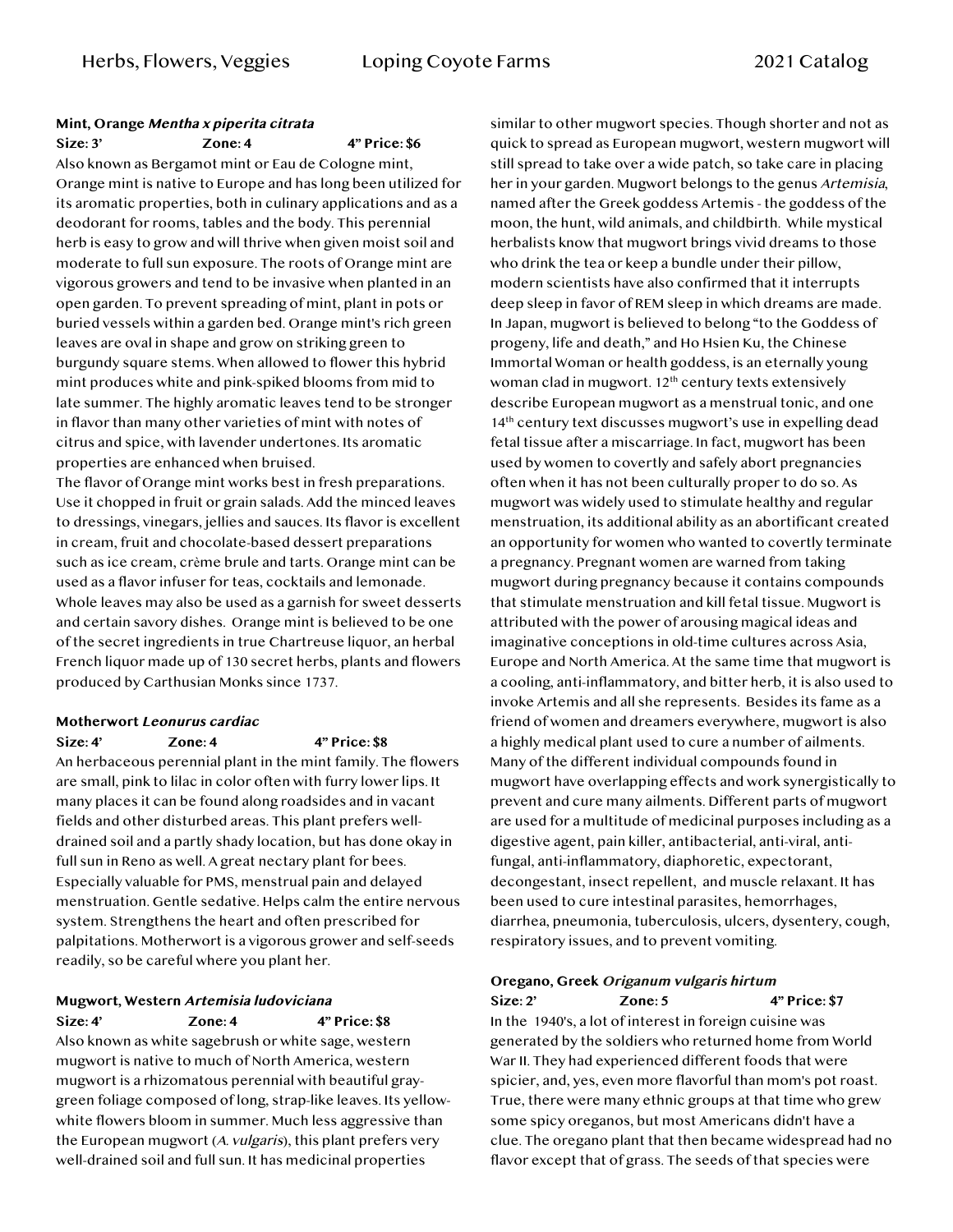easily collected from the wilds of the Mediterranean where oregano covered the mountains (Oregano, loosely interpreted from the Greek, means 'Joy of the Mountain'). This rampantly growing plant is what we now refer to as wild marjoram. Eventually, a flavorful sub-species of this wild marjoram made its way to America from Greece; and, quite naturally, we called it Greek Oregano. It is much much stronger than it's wild parent. In cuisine, it has a strong flavor but it doesn't hold up well to prolonged cooking, especially when used fresh. It can be mowed or sheared to within two inches of the ground when harvesting or maintaining the garden. Dried Greek oregano is a great way to get through the winter blues. It can be used for herbal marinades or can be added near the end of cooking to any tomato based sauce, sauté, stir fry, or egg dish. Try a sprinkle of dried Greek oregano on your next grilled cheese sandwich. One active agent in oregano is rosmarinic acid, which is a strong antioxidant that supports immune system health. Oregano has one of the highest antioxidant activity ratings, with 42 times the antioxidant punch of apples. Carvacol and thymol, two phytochemicals in oregano, are powerful antimicrobials. Research has shown essential oils from oregano may kill the foodborne pathogen Listeria and the superbug MRSA. Studies have also found essential oils of oregano to be useful against certain Candida species. Oregano contains beta-caryophyllin (E-BCP), a substance that inhibits inflammation. Oregano also has potential anti-viral activity. If you come down with a cold or the flu, oregano oil can be useful. Oregano encourages sweat production as a mode of detox, and ingesting it may help your body to get rid of unwanted phlegm in your lungs.

#### **Peppermint Mentha** *×* **piperita Size: 18" Zone: 4 4" Price: \$6 Root Bundle Price: \$8**

Herbaceous perennial groundcover. Peppermint is a hybrid mint, a cross between watermint and spearmint. The plant, indigenous to Europe, is now widespread in cultivation throughout all regions of the world. Peppermint generally grows best in moist, slightly shaded locations, and expands by underground stolons. The leaves and flowering tops are used; they are collected as soon as the flowers begin to open and can be dried. Peppermint has a high menthol content, and is often used in tea and flavoring other foods and beverages. Peppermint flowers are large nectar producers and honey bees as well as other nectar harvesting organisms forage them heavily.

# **Stinging Nettle Urtica dioica Size: 4' Zone: 4 4" Price: \$8**

An herbaceous perennial flowering plant, native to North America and other temperate climates around the world. Our plants were propagated from stands in the Truckee River watershed. Plants have many hollow stinging hairs called

trichomes on the leaves and stems, which act like hypodermic needles, injecting histamine and other chemicals that produce a stinging sensation when contacted by humans and other animals. None-the-less, the plant has a long history of use as a medicine, as a food source and as a source of fiber. Nettles are among our very favorite early spring greens. Medicinally, they are great for anemia and as a general blood tonic or during menstruation (to top up departing iron stocks). Whenever you feel run down, or tired, think nettles! Eating nettles or drinking the tea makes your hair brighter, thicker and shinier; it makes your skin clearer and healthier. They are good for eczema and other skin conditions, including healing burns. Nettles can alleviate seasonal allergies. They are an effective diuretic and also alleviate arthritis. They are known for their ability to stop all kinds of internal and external bleeding. As a tea, it has been found to help cure mucus congestion, skin irritations, water retention, and diarrhea. The beverage is also said to help nursing mothers produce milk and it also stimulates the digestive glands of the stomach, intestines, liver, pancreas, and gall bladder. Nettles contain tannic acid, lecithin, chlorophyll, iron, silicic acid, lime, potassium, phosphorus, sulfur, sodium, chlorine, and vitamins A and C. Undoubtedly a great medicine, nettles are most popular worldwide as a nutritious potherb. When dried, the plant is 40 percent protein, rivaling cottonseed meal as a source of the vital nutrient. Nettle fodder is said to make cows give more milk and induce chickens to lay more eggs. Also, since the herb contains 7 percent nitrogen (dry weight), it makes an excellent garden mulch or fertilizer. Furthermore, fresh leaves, when boiled in well-salted water for ten minutes, can be used (like rennet) to curdle milk for cheesemaking.

#### **Egyptian Walking Onion Allium cepa proliferum**

**Size: 3' Zone: 4 Bundle Price: \$5** As their scientific name states, these hardy little onions are very prolific. After planting them in your garden you will have onions every year for years to come! Egyptian Walking Onions are also called Tree Onions, Egyptian Tree Onions, Top Onions, Winter Onions, or Perennial Onions. One of the first plants to emerge in the spring, the leaves poke up through the soil like little green spikes and shoot towards the sky despite the frost or snow. Eat the scallions in spring and fall; eat the bulbs before the topsets form in mid summer; eat the topsets before they become papery in late summer.

#### **Rhubarb 'Crimson Red' Rheum rhabarbarum**

**Size: 2' Zone: 3 Root Price: \$14** This variety is considered by some to be the best-flavored rhubarb available, with a perfect sweet/tart combination that makes rhubarb so appealing. The stalks will grow about two feet tall and produce good yields of fleshy stalks that are not stringy. Crimson Red shows good weather hardiness and is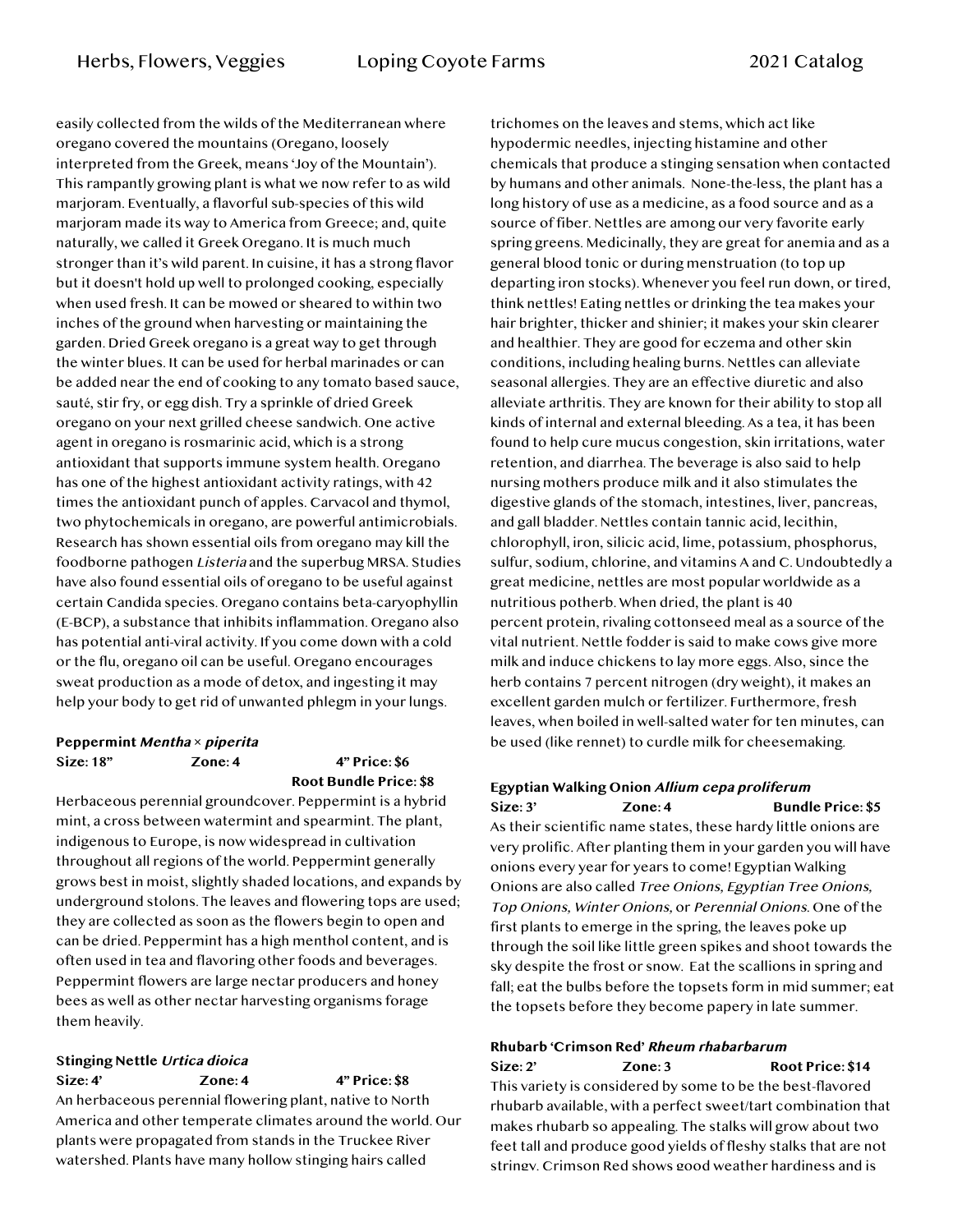adaptable to many soil types and growing conditions.

#### **Sunflower, Maximilian Helianthus maximiliani Size: 4-6' Zone: 4 4" Price: \$6**

A prairie perennial native to the Great Plains and former tall grass prairie regions of central North America, this sunflower is drought resistant and features 2-3" diameter sunflowers with yellow rays and darker yellow center disks from latesummer into fall. Maximilian is easy to grow and attracts pollinators all season long, even before flowering. The flowers produce a heavy crop of seeds, thus it is also a valuable plant for wildlife food. It was named for the naturalist Prince Maximilian of Wied-Neuwied, Germany, who led an expedition into the American West in the 1830s.

#### **Garden Sorrel Rumex acetosa**

**Size: 2' Zone: 4 4" Price: \$7** A perennial herb that is cultivated as a garden herb or leaf vegetable (pot herb). Common sorrel has been cultivated for centuries. The leaves may be puréed in soups and sauces or added to salads; they have a flavor that is similar to kiwifruit or sour wild strawberries. Remove flowering tops as they appear to keep leaves tender.

### **Yarrow, Common Achillea millefolium Size: 2' Zone: 3 4" Price: \$5**

**Root Bundle Price: \$5**

Yarrow is a native herbaceous perennial groundcover and dynamic accumulator particularly specializing in accumulating phosphorous, potassium and copper (which means the plant itself is rich in those nutrients/minerals, and it also means the plant collects them and makes them available to other plants/critters nearby). The plant is a frequent component of butterfly gardens. The plant prefers well-drained soil in full sun, but can be grown in less ideal conditions, and can even do well in deep shade. It readily spreads by rhizomes. This is the locally growing yarrow with white flowers and soft feathery foliage. This is also the most medicinally active variety of yarrow, a powerful herb known for its relaxing and restorative effect especially on the circulatory and nervous systems. It is also used as a strong toning astringent, as an antiseptic, and as a full body cleanser that clears congestion and flushes away illnesses. Yarrow is also a proven mosquito repellent. In antiquity, yarrow was known as "herbal militaris" (military herb) for its use in stanching the flow of blood from wounds.

#### **Yarrow 'Gold Buttons' Achillea filipendulina Size: 4' Zone: 4 Root Price: \$8**

A flowering herbaceous perennial plant in the Asteraceae family, native to the Caucasus Mountains, in southeastern Europe. Clumping growth habit. Bright yellow flower clusters good for pollinators. It is best grown in full sun, and is drought tolerant when established. This is a great pollinator garden

plant for the Reno area: hardy, thrifty, showy, and it makes a nice big clump but doesn't spread further afield like some yarrows do.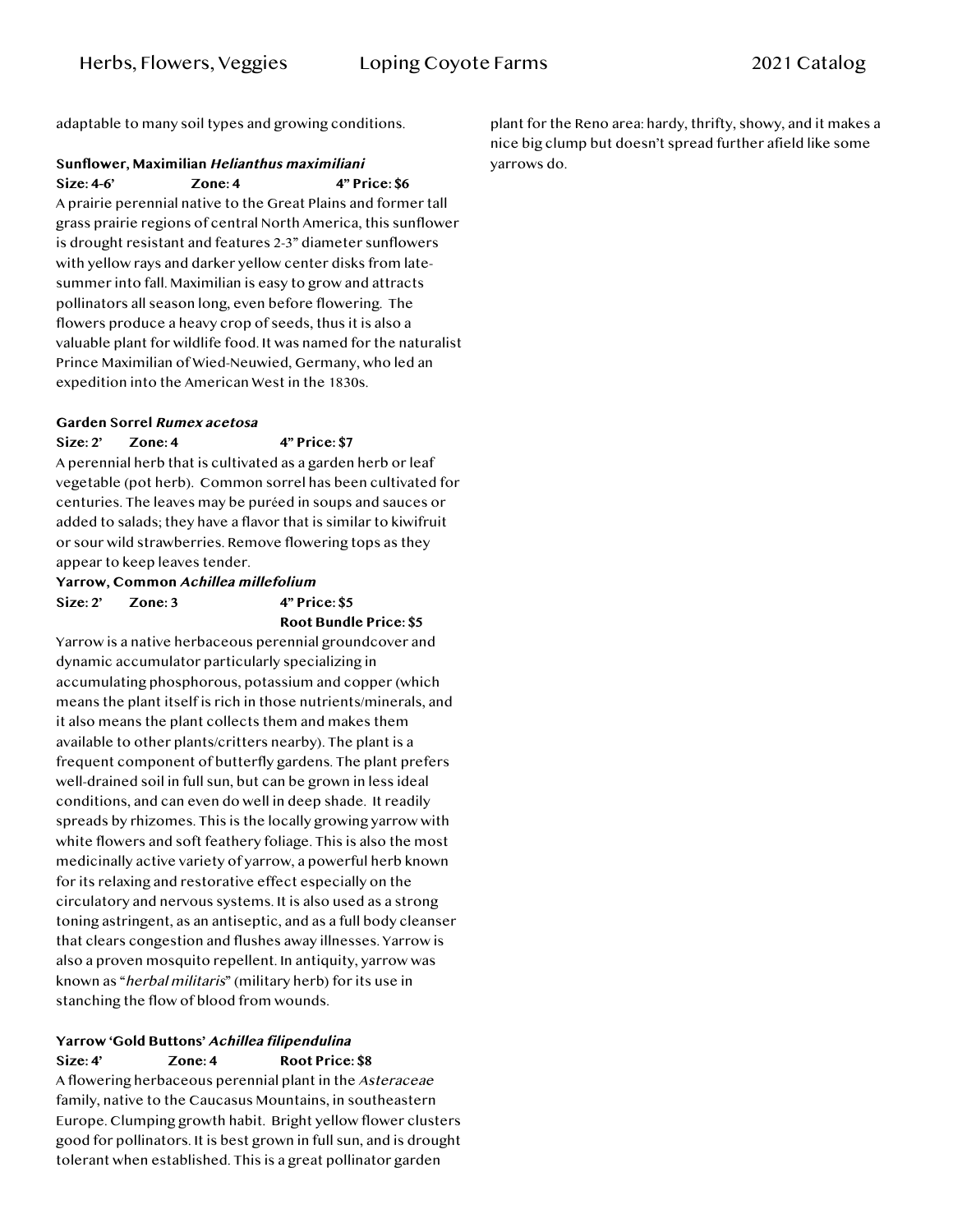# **Nitrogen Fixers**

# **Autumn Olive 'Ruby', Eleagnus umbellata**

**Size:10-12' Zone: 4 3-4' Price: \$24** This is one of our favorite multi-use small trees. Autumn Olive is a hardy, easy-to-grow nitrogen-fixing plant (one of the few N-fixers that we can grow here that isn't covered in thorns! Though the branches themselves are sharp enough to make up for it). It's a wide spreading shrub/small tree with silvery foliage, lots of fragrant yellow flowers, and small berries for eating fresh or for preserves. It's a beautiful ornamental, and also provides wildlife food and habitat, not to mention great berry grazing for yourself in the fall. In our opinion, the varietals are significantly better tasting than the standard landscape-grade seedlings. Ruby is prized for its heavy crops of very large, brilliant red berries, which ripen in September. The flowers and fruit are complemented by the narrow, dark green foliage, which is silvery underneath. The fruit is very tasty, both eaten fresh and made into juice. The fruits are sweet and astringent and soft seeded. They are a colorful addition to fall fruit salads or green garden salads. Autumn Olive is not bothered by pests or diseases and is self-fertile. Produces 2nd year after planting.

#### **Goumi 'Tillamook' Eleagnus multiflora Size: 6-8' Zone: 4 1-2' Price: \$19**

Native to the Russian Far East, China and Japan, Goumi is a very popular fruit in those regions and is now widely planted in many European and American gardens. Goumi forms a medium size shrub with attractive, silvery green foliage. Its white flowers bloom in mid-spring and are very fragrant and loved by bees. The juicy, scarlet-red fruit is speckled with silver and ripens in July. Aromatic with a flavor reminiscent of pie cherries, it is very good eaten fresh and also makes tasty preserves. As with other species in the genus Eleagnus, goumi plants are actinorhizal, growing in symbiosis with the actinobacterium Frankia in the soil. These bacteria fix atmospheric nitrogen, making it available in usable form for the host plant, and indirectly for other nearby plants. This feature allows the plant to grow in poorer soils than it could otherwise, and also makes it a great support species for other nearby species. Goumi likes full to half day sun, well drained soil and usually begins bearing the 2nd year after planting. It is pest and disease resistant, and partially selffertile. Tillamook goumi is a wonderful variety that produces larger than average fruit.

#### **Indigobush/False Indigo Amorpha fruiticosa**

**Size: 6-12' Zone: 4 8-12" Price: \$6** This fast growing legume shrub tolerates most soils. It grows fast and can grow in any well-drained soil. It has stunning deep purple spikes of flowers that bloom throughout spring. The flower attracts bees and native pollinators and the plant is a host for several species of butterflies. The fruit is a small and short legume that is desired by game birds, song birds and small mammals. Indigobush can be used as a windbreak, a nitrogen-fixing support plant, or an ornamental. Plants develop a leggy character with the majority of their pinnately compound, fine-textured foliage on the upper third of the plant. The plant can tolerate wet soils and is known to be a weed along waterways in wetter parts of the country. Thus it prefers moist or average soils and it can take full sun but definitely seems to appreciate a bit of shade in our hot climate. Keep it irrigated, as it does not like extended periods of drought. The genus name, from the Greek amorphos (formless or deformed), alludes to the fact that the flower, with only a single petal (the banner), is unlike the typical pea flowers of the family, which usually have 5 petals (the banner, the two wings, and the two fused keels).